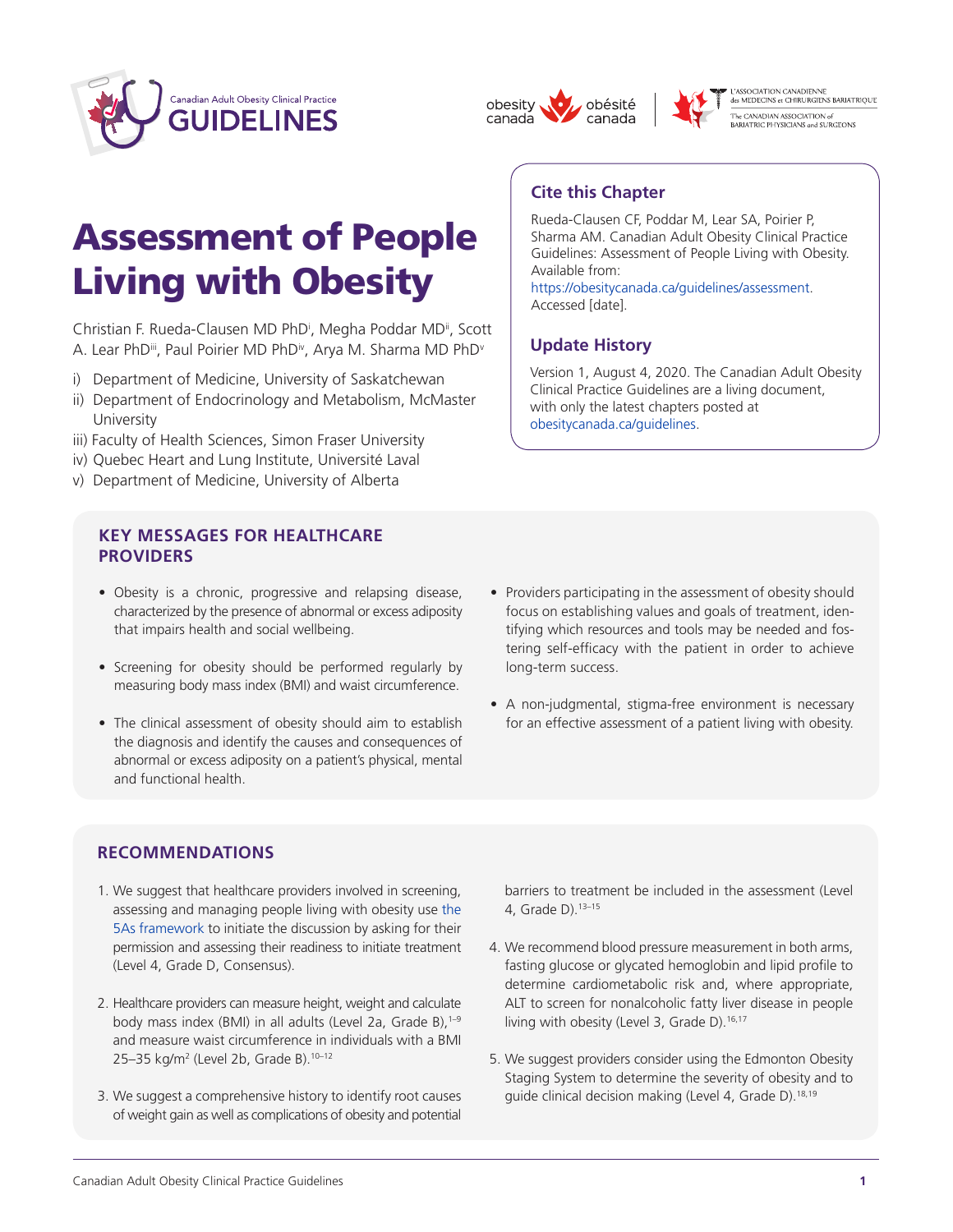# **KEY MESSAGES FOR PEOPLE LIVING WITH OBESITY**

- Obesity is a chronic disease characterized by the accumulation of excess body fat that can have a negative impact on your physical and mental health, as well as your overall quality of life.
- To guide you and your clinician on the best obesity treatment options, a clinical evaluation is needed to determine how

# **Introduction**

Obesity is a chronic disease that requires a systematic and comprehensive diagnosis, assessment and treatment approach.20 The objective of an obesity assessment is to gather information to confirm the diagnosis, determine the severity of the disease and related comorbidities, identify triggers and drivers and to guide appropriate management discussions in a non-biased and stigma-free clinical setting.21 Providers should initiate a discussion with the patient about their values and goals for treatment, facilitate reflection and encourage accountability and self-directed management to promote long-term improvements in health.<sup>15</sup>

This chapter provides an evidence-based approach to assessing obesity in the primary care setting through a structured history, physical exam and clinically appropriate laboratory testing. The authors also discuss clinical tools that allow for easy and efficient use in routine clinical practice.

# **Definition of obesity**

Obesity is a complex chronic disease in which abnormal or excess body fat (adiposity) impairs health, increases the risk of long-term medical complications and reduces lifespan.22–24 Obesity has traditionally been viewed as a risk factor for a wide range of other health issues. The Canadian Medical Association,<sup>20</sup> however, now considers obesity to be a chronic disease in its own right, similar to type 2 diabetes, hypertension and dyslipidemia (in line with other organizations including Obesity Canada, the American Medical Association,<sup>25</sup> the World Health Organization,<sup>24</sup> the World Obesity Federation and others).25–27

#### **Initiating a discussion about obesity management**

Primary care providers play an important role in the management of most chronic diseases. However, due to the multitude of demands in primary care and lack of comfort and training, the assessment and management of obesity is not easily undertaken. The initial approach, communication and attitude of the physician during an obesity assessment is a significant determinant to the patient's success.<sup>28,29</sup>

 your weight impacts your health and wellbeing. This may include both a mental health assessment and a physical exam.

• Weight bias and stigma are common in clinical settings and can be detrimental to helping you achieve your health goals. Healthcare providers should conduct their obesity assessment in a sensitive and non-judgmental way.

Many patients living with obesity have experienced some form of weight bias in the primary care setting.<sup>30,31</sup> This is due in part to professionals' endorsement of negative attitudes and beliefs about obesity, misinformation about causality and perceptions that patients with obesity may be unmotivated and non-compliant. Many patients feel discriminated against and, as a result, will often avoid seeking treatment and delay preventive care.<sup>32</sup> This can affect their health status, their relationship with professionals and their response to interventions.<sup>33</sup>

We recommend that healthcare providers approach patients with empathy and sensitivity. In addition, it's important to acknowledge the complexity of the disease and the difficulty in sustaining behavioural change as well as avoid stereotypes and oversimplification of the disease.<sup>34</sup> A supportive environment with appropriate equipment (for example, appropriately sized blood pressure cuffs and gowns, armless chairs in waiting rooms, a private room for weigh-ins) and asking for permission to weigh patients can help foster patient comfort and dignity. Stigmatization of patients leads to worsened outcomes and promotes disordered eating, increased rates of depression and lower rates of physical activity.<sup>35</sup> This is reviewed in detail in the chapter [Reducing](https://obesitycanada.ca/guidelines/weightbias/) Weight Bias in Obesity [Management,](https://obesitycanada.ca/guidelines/weightbias/) Practice and Policy.

The use of structured interview formats (such as Obesity Canada's 5As of Obesity Management™) has been proposed to help facilitate discussions about obesity in primary care.<sup>36,37</sup> An adaptation of the 5As' template has been developed by Obesity Canada for use in clinical practice. The main components of this framework include:

- 1. ASKING for permission to discuss weight and explore readiness;
- 2. ASSESSING obesity-related risks and root causes of obesity;
- 3. ADVISING on health risks and treatment options;
- 4. AGREEING on health outcomes and behavioural goals; and
- 5. ASSISTING in accessing appropriate resources and providers. 38,39

Finally, when conducting an obesity assessment and in order to achieve long-term success, it is important to assess each patient's readiness to change, intrinsic motivation and value and goals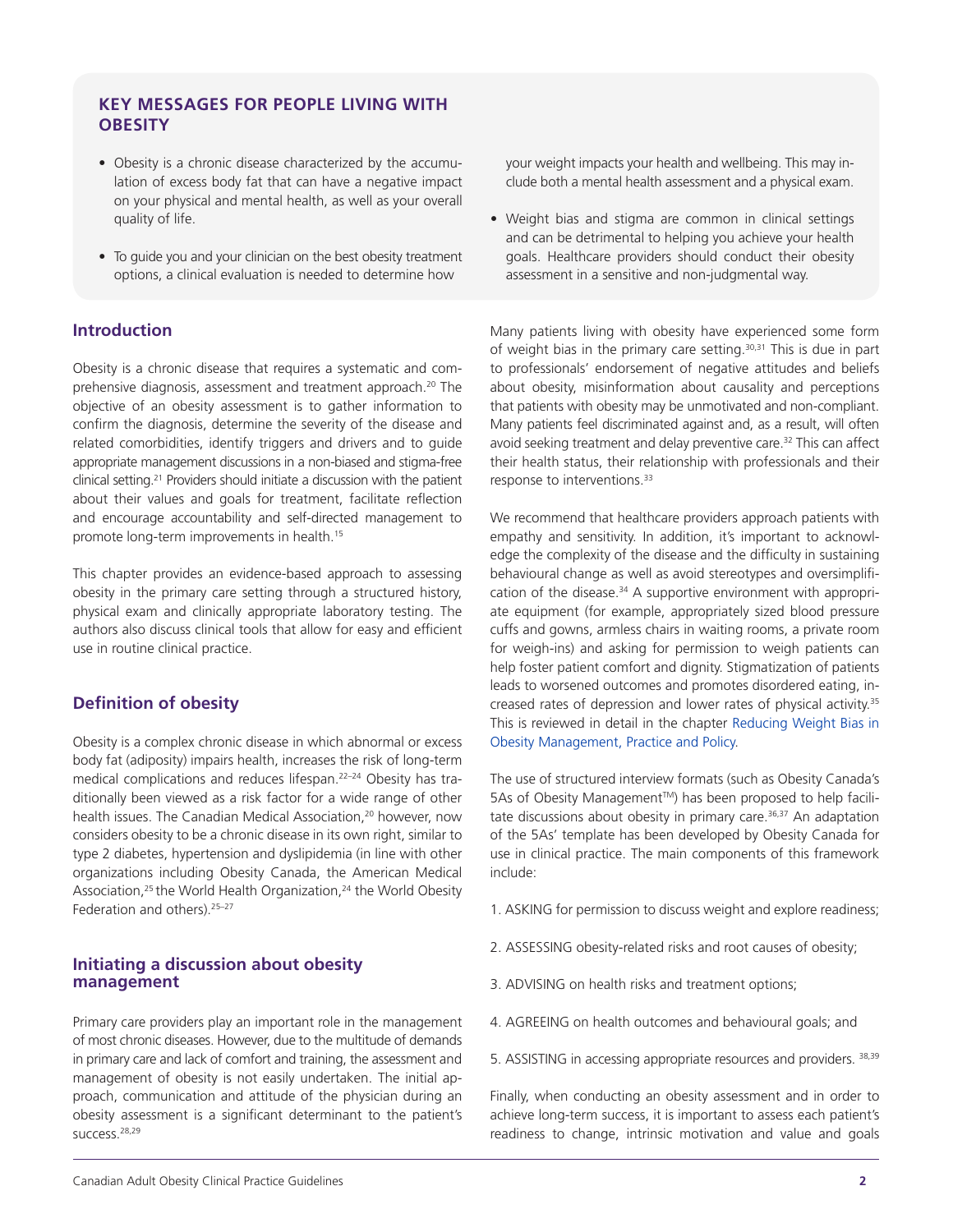when initiating a treatment plan.<sup>40</sup> Personalizing the approach, recognizing patients' strengths and reframing misconceptions about obesity are important key processes that can have a positive impact on the patient's ability to make long-term changes.<sup>15,24</sup> These concepts are reviewed in detail in the Effective [Psychological](https://obesitycanada.ca/guidelines/behavioural/) and Behavioural Interventions in Obesity [Management](https://obesitycanada.ca/guidelines/behavioural/) chapter.

# **Screening for obesity**

Prior to initiating screening or assessment for obesity, it is important to ask patients' permission to discuss the topic and/or to conduct anthropometric measurements. Evaluation of anthropometric parameters is recommended as a practical screening tool to identify patients with increased adiposity in whom more intensive assessments may be indicated.<sup>41</sup> Moreover, performing regular anthropometric screening can identify patients at risk of developing obesity in whom awareness of their risk and implementation of preventive measures can have a significant positive long-term effect on their health.<sup>42,43</sup> Many anthropometric parameters have been recommended in the screening and assessment of obesity; however, a calculated body mass index (BMI) and measured waist circumference  $(WC)^{44}$  are the most widely used.

Traditionally, BMI (weight [kg]/height<sup>2</sup> [m]) has been used as a surrogate measure of body fat, and thus an objective parameter to define obesity, both in epidemiological and clinical studies.<sup>12,45-48</sup> Large epidemiological studies have shown that Asian populations may have increased adiposity and cardiometabolic risk at a lower BMI, and alternative cut-off points have been proposed for this patient population.49–54 Widely accepted classification of obesity based on specific BMI cut-offs are presented in Table 1.

For most populations, the presence of overweight (BMI  $\geq$  25 kg/m<sup>2</sup>) represents an increased risk and requires further evaluation of other anthropometric, hemodynamic and biochemical parameters.4,55 A BMI  $\geq$  30 kg/m<sup>2</sup> is associated with an increase in cardiovascular risk factors and all-cause mortality and should be used as a screening criterion to identify obesity in the general population.<sup>4,5</sup> In adults with South-, Southeast- or East Asian ethnicity, the recommended BMI cut-off for overweight should be  $\geq 23$  kg/m<sup>2</sup>. In special populations such as the elderly, very muscular patients and those with extreme tall or short stature, the BMI can be misleading and needs to be interpreted with caution.<sup>9</sup>

Health Canada recommends the diagnosis of obesity not be based on BMI alone.<sup>56</sup> Nevertheless, given its simplicity, objectivity and reproducibility, BMI continues to be an important measure in epidemiological and population-based surveillance studies. In a clinical setting, BMI at the recommended cut-offs should serve only as a simple screening measure. When used together with other clinical indicators, such as WC and clinical evaluation of cardiometabolic and other obesity-related complications, BMI can help identify individuals who may benefit from obesity management. WC has been independently associated to increase cardiovascular risk; however, it is not a good predictor of visceral adipose tissue on an individual basis.57 Integration of both BMI and WC in clinical assessment

may identify the higher-risk phenotype of obesity better than either BMI or WC alone, particularly in those individuals with lower BMI.58–60

Regular assessment of BMI, WC and cardiometabolic risk factors can help identify people at greater risk of developing obesity. Regular assessment should also inform care and allow for increased vigilance avoiding obesogenic medications (see Table 8) and counselling on the avoidance of weight gain during high-risk time periods, such as pregnancy or forced sedentariness due to injury (see [Prevention](https://obesitycanada.ca/guidelines/prevention/) and Harm Reduction of Obesity [Clinical [Prevention\]](https://obesitycanada.ca/guidelines/prevention/)).

#### Box 1: Measuring Body Mass Index

- All anthropometric measurements should be conducted barefoot and in light clothing.
- Weight and height should be measured by trained professionals using standardized techniques and equipment and recorded to the nearest 0.1 kg and 1 cm.
- BMI should be calculated as weight (kg) divided by the square of the body height in metres (kg/m<sup>2</sup>).

# Table 1: Recommended Classification of BMI45,53

| <b>Category</b>                                               | BMI (kg/m <sup>2</sup> ) |
|---------------------------------------------------------------|--------------------------|
| Caucasian, Europid and North American ethnicity <sup>45</sup> |                          |
| Underweight                                                   | < 18.5                   |
| Normal (healthy weight)                                       | 185-249                  |
| Overweight                                                    | $25 - 299$               |
| Obesity Class I                                               | $30 - 349$               |
| Obesity Class 2                                               | $35 - 39.9$              |
| Obesity Class 3                                               | $40 - 49.9$              |
| Obesity Class 4                                               | $50 - 59.9$              |
| Obesity Class 5                                               | $\geq 60$                |
| South-, Southeast- or East Asian ethnicity <sup>53</sup>      |                          |
| Underweight                                                   | $<$ 18.5                 |
| Normal range                                                  | $18.5 - 22.9$            |
| Overweight-At risk                                            | $73 - 749$               |
| Overweight-Moderate risk                                      | $25 - 29.9$              |
| Overweight-Severe risk                                        | > 30                     |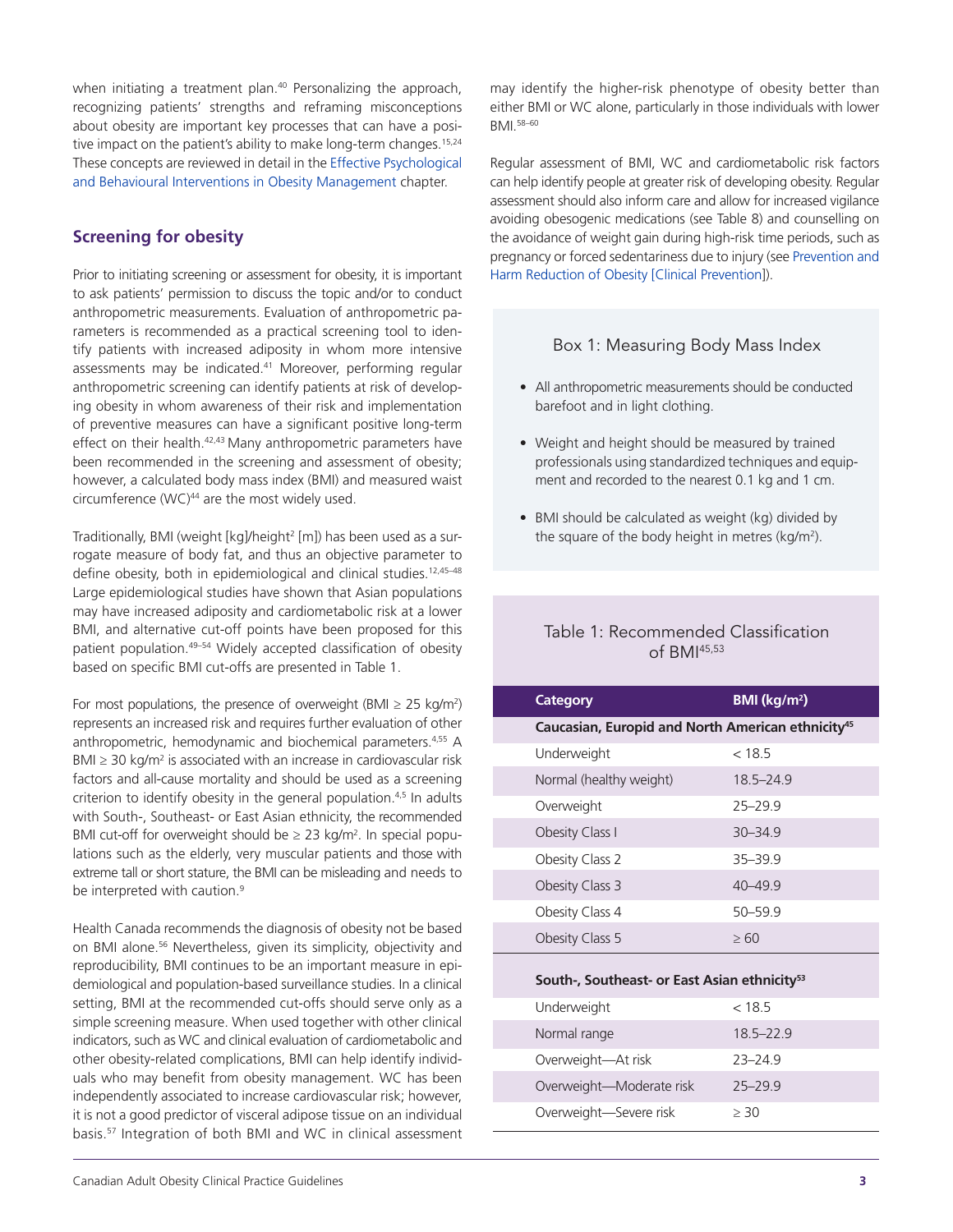Although BMI is a simple, objective and reproducible measure, it has certain limitations that need to be recognized by clinicians using these tools.<sup>36,37</sup>

- BMI is not a direct measure of body fat, cardiovascular risk or health.
- BMI does not indicate body fat distribution.
- BMI does not account for muscle mass (it overestimates body fat in muscular individuals).
- BMI can underestimate body fat in people who have lost muscle mass (sarcopenic obesity).
- BMI does not distinguish between men, women or ethnicity.
- BMI is less accurate in certain populations (e.g., the elderly, people with physical disability, people <18 years of age, people with severe obesity, during pregnancy and in patients with ascites or severe edema).
- BMI over- or underestimates body fat in certain ethnic groups, such as Indigenous Peoples, South Asians, Chinese and other populations.

# **Waist circumference**

Considering the limitation of BMI in determining fat composition and distribution as well as the anatomical variations in fat deposition, the use of WC has been recommended as a surrogate measure of abdominal or visceral fat.<sup>61</sup> There is epidemiological evidence to suggest that WC can help identify individuals at increased risk for cardiometabolic disease.57,62,63 A standardized method for accurately measuring WC is outlined in Box 2. Current recommended WC cut-offs are included in Table 2.

In the United States and Canada, a WC ≥ 102 cm (in men) or ≥ 88 cm (in women) indicates an increased risk of visceral adiposity and of developing cardiometabolic comorbidities. For adults with a predominant South Asian, Southeast Asian or East Asian ethnicity, a lower cut-off for WC ( $\geq$  85 cm in men and  $\geq$  75 cm in women) is recommended.

Despite its low-tech appeal and significant statistical association with cardiometabolic risk, there are important limitations to the routine use of WC measurement in the clinical setting:

- WC is not a direct measure of visceral fat.
- Considerable training and standardization are required to ensure inter- and intra-reader reproducibility.
- WC is sensitive to abdominal distention due to food or fluid intake, bloating, ascites, pregnancy, etc.

# Box 2: Measuring Waist Circumference

- 1. Remove clothing from the waistline.
- 2. Stand with feet shoulder width apart (25 to 30 cm or 10 to 12 inches) and a straight back.
- 3. Palpate the abdomen to locate inferior margin of the last rib at the level of the mid-axillary line.
- 4. Palpate and identify the crest of the ileum in both sides. Use the area between the thumb and index finger to feel for the hip bone at the level of the mid-axillary line. This is the part of the hip bone at the side of the waist, not at the front of the body.
- 5. WC should be measured at the end of a normal expiration, midway between the inferior margin of the last rib and the crest of the ileum in a horizontal plane using a stretch-resistant tape that provides a constant 100 g tension and should be recorded to the nearest 1 cm.
- 6. Have the patient take two normal breaths, and on the exhale of the second breath tighten the tape measure so it is snug but not digging into the skin.
- Varying cut-offs for ethnic populations.
- Less sensitive measure of visceral fat with increasing BMI.
- WC requires further body exposure and can be perceived as an intrusive measurement by some patients.

As with BMI, WC can be used as a simple and practical screening tool to identify individuals at higher risk of cardiometabolic disease. This may be particularly true for individuals who fall below the accepted BMI cut-offs for obesity. A variety of optimal cut-off values have been proposed, depending on ethnicity, measuring technique and outcomes of interest. Most cut-offs range from 65.5 to 101.2 cm for women and 72.5 to 103 cm for men.63–66 Patients with an increased BMI (< 35 kg/m2 ) and an elevated WC are associated with an increased risk of developing cardiometabolic risk factors, such as diabetes mellitus type 2 and hypertension.<sup>67</sup> Those with a BMI  $> 35$  kg/m<sup>2</sup> are likely to be at an increased risk of cardiometabolic risk factors irrespective of their WC.

# **Integration of anthropometric measurements**

Both BMI and WC provide valuable and complementary information in the assessment of obesity and the estimation of cardiometabolic risk. Among individuals with an elevated BMI (< 35 kg/m<sup>2</sup>), having an increased WC may imply a greater risk of developing significant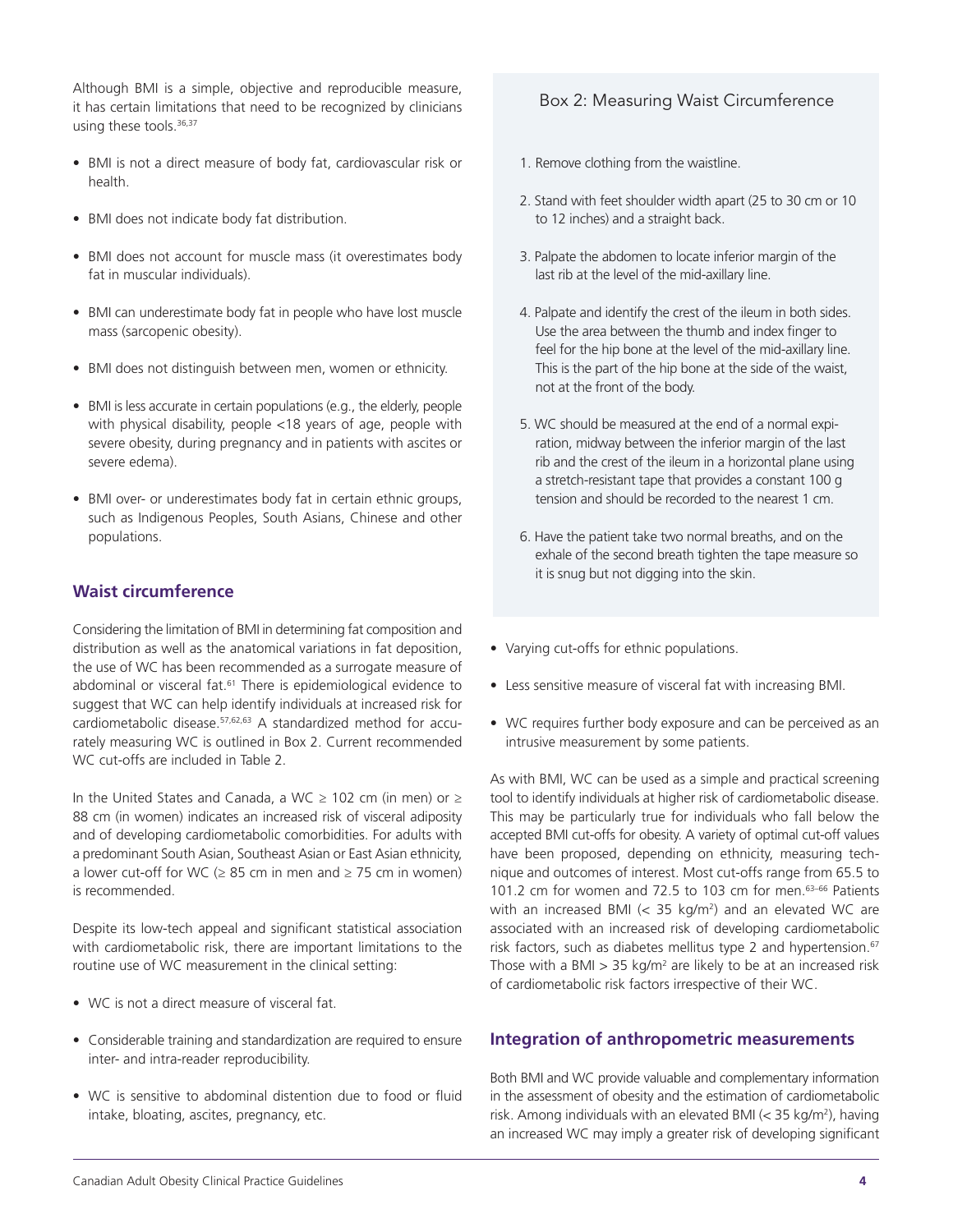| <b>Predominant Ethnicity</b>                                             | <b>Increased Abdominal Adiposity/</b><br><b>Cardiovascular Risk</b> |      | <b>Significant Abdominal Adiposity/</b><br><b>Greater Cardiovascular Risk</b> |      |
|--------------------------------------------------------------------------|---------------------------------------------------------------------|------|-------------------------------------------------------------------------------|------|
|                                                                          | Women                                                               | Men  | Women                                                                         | Men  |
| Caucasian Europid/United States/<br>Mid-East Mediterranean <sup>68</sup> | 80                                                                  | 94   | 88                                                                            | 102  |
| Latino Central/South American <sup>69</sup>                              | 83                                                                  | 88   | 90                                                                            | 94   |
| Sub-Saharan African <sup>68</sup>                                        | 80                                                                  | 94   |                                                                               |      |
| African American                                                         | 90                                                                  | 80   | 99                                                                            | 95   |
| African                                                                  | 71.5                                                                | 76.5 | 81.5                                                                          | 80.5 |
| Asian                                                                    | 80                                                                  | 85   |                                                                               |      |
| Chinese <sup>70</sup>                                                    | 81                                                                  | 83   |                                                                               |      |
| Korean <sup>71</sup>                                                     | 75                                                                  | 80   | 85                                                                            | 90   |
| Canadian Aboriginal <sup>72</sup>                                        | 80                                                                  | 94   |                                                                               |      |

cardiometabolic outcomes. Furthermore, among patients with a normal BMI, an increase in WC may imply intra-abdominal fat deposition and an increased risk of cardiometabolic disease.73 These patients may benefit from early intervention to treat and prevent obesity-related complications. Finally, measuring WC in patients with a BMI  $> 35$  kg/m<sup>2</sup> may not change management, but it can provide patients with valuable information regarding the efficacy of their treatment during their long-term follow-up. Some patients can see changes in adipose distribution before a significant change in body weight or BMI.

# **Assessing the impact of excess or abnormal adiposity on health**

The association between the diagnosis of obesity and the development of obesity-related complications is strong but not always linear; therefore, comparable levels of excess adiposity obesity can have different levels of impact on health and quality of life for different patients. Similarly, multiple reports have documented a subgroup of "metabolically healthy" patients with obesity, characterized by the absence of any objective evidence of increased cardiometabolic risk despite having an elevated BMI and waist

circumference.74,75 Despite the absence of concurrent cardiometabolic risk factors, the so-called metabolically healthy patients with obesity should not be considered to be fully medically healthy, as these patients are at increased risk of mortality, $75$  and are more likely to suffer other non-metabolic conditions associated with obesity, such as sleep apnea, depression and joint/back pain, among others. Information gathered in the obesity assessment and analyzed using the Edmonton Obesity Staging System (EOSS) 18,19 can help to understand the severity of the disease and guide the intensity of treatment required.

# **Edmonton Obesity Staging System**

Elements of the EOSS have been proposed to guide clinical decisions from the obesity assessment and at each BMI category.<sup>19</sup> Table 3 reviews the proposed clinical staging and its impact on management. EOSS is a measure of the mental, metabolic and physical impact that obesity has had on the patients' health and uses these factors to determine their stage of obesity (from stage 0–4). In population studies, EOSS has been shown to be a better predictor of all-cause mortality when compared to BMI or waist circumference measurements alone.40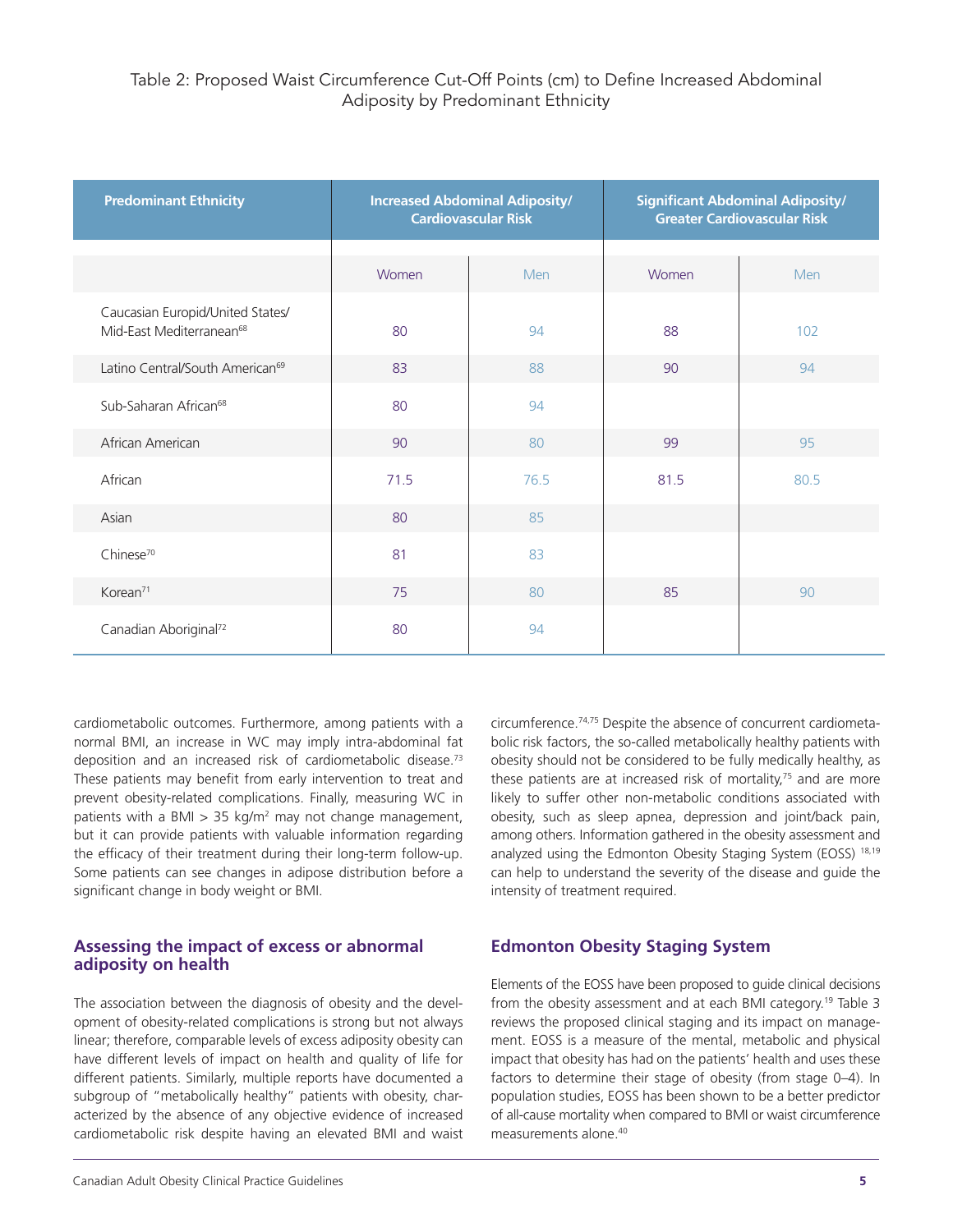# Table 3: Edmonton Obesity Staging System

| <b>Stage</b>   | <b>Description</b>                                                                                                                                                                                                                                                                                                                                            | <b>Management</b>                                                                                                                                                                                                                                               |
|----------------|---------------------------------------------------------------------------------------------------------------------------------------------------------------------------------------------------------------------------------------------------------------------------------------------------------------------------------------------------------------|-----------------------------------------------------------------------------------------------------------------------------------------------------------------------------------------------------------------------------------------------------------------|
| $\overline{0}$ | No apparent obesity-related risk factors (e.g.,<br>blood pressure, serum lipids, fasting glucose, etc.<br>within normal range), no physical symptoms, no<br>psychopathology, no functional limitations and/<br>or impairment of wellbeing                                                                                                                     | Identification of factors contributing to increased<br>body weight<br>Counselling to prevent further weight gain<br>through behavioural measures, including healthy<br>eating and increased physical activity                                                   |
| 1              | Presence of obesity-related subclinical risk factors<br>(e.g., borderline hypertension, impaired fasting<br>glucose, elevated liver enzymes, etc.), mild physical<br>symptoms (e.g., dyspnea on moderate exertion,<br>occasional aches and pains, fatigue, etc.), mild<br>psychopathology, mild functional limitations<br>and/or mild impairment of wellbeing | Investigation for other (non-weight-related) risk<br>factors<br>More intense behavioural interventions, including<br>nutrition therapy, exercise and psychological<br>treatments to prevent further weight gain<br>Monitoring of risk factors and health status |
| 2              | Presence of established obesity-related chronic<br>disease (e.g., hypertension, type 2 diabetes,<br>sleep apnea, osteoarthritis, reflux disease, poly-<br>cystic ovary syndrome, anxiety disorder, etc.),<br>moderate limitations in activities of daily living<br>and/or wellbeing                                                                           | Initiation of obesity treatment, including<br>considerations of all psychological interventions,<br>pharmacological and surgical treatment options<br>Close monitoring and management of comorbidities<br>as indicated                                          |
| 3              | Established end-organ damage such as myocardial<br>infarction, heart failure, diabetic complications,<br>incapacitating osteoarthritis, significant psycho-<br>pathology, significant functional limitations and/<br>or impairment of wellbeing                                                                                                               | More intensive obesity treatment including<br>consideration of all psychological interventions,<br>pharmacological and surgical treatment options<br>Aggressive management of comorbidities as<br>indicated                                                     |
| 4              | Severe (potentially end-stage) disabilities from<br>obesity-related chronic diseases, severe disabling<br>psychopathology, severe functional limitations<br>and/or severe impairment of wellbeing                                                                                                                                                             | Aggressive obesity management as deemed<br>feasible<br>Palliative measures including pain management,<br>occupational therapy and psychosocial support                                                                                                          |

Adapted from: Sharma AM, Kushner RF. A proposed clinical staging system for obesity. Int J Obes. 2009;33(3):289-295.<sup>19</sup>

Once the diagnosis has been established, the primary goal for the clinical assessment for obesity should be to identify the possible causes leading to weight gain, determine the extent to which weight has affected the patients' health and to systematically look for barriers in their management.<sup>76</sup> Given that obesity is a complex and heterogeneous disease, this is often a daunting task for primary care providers. Using a clinical tool such as the 4Ms framework

(Mental health, Mechanical, Metabolic, Monetary health / Milieu) can provide a practical approach for primary care physicians to explore major drivers, barriers and complications of obesity (see Table 4).<sup>77</sup> It can be used to provide a structure to perform an efficient and complete obesity assessment, including the history, physical exam and clinically indicated investigations.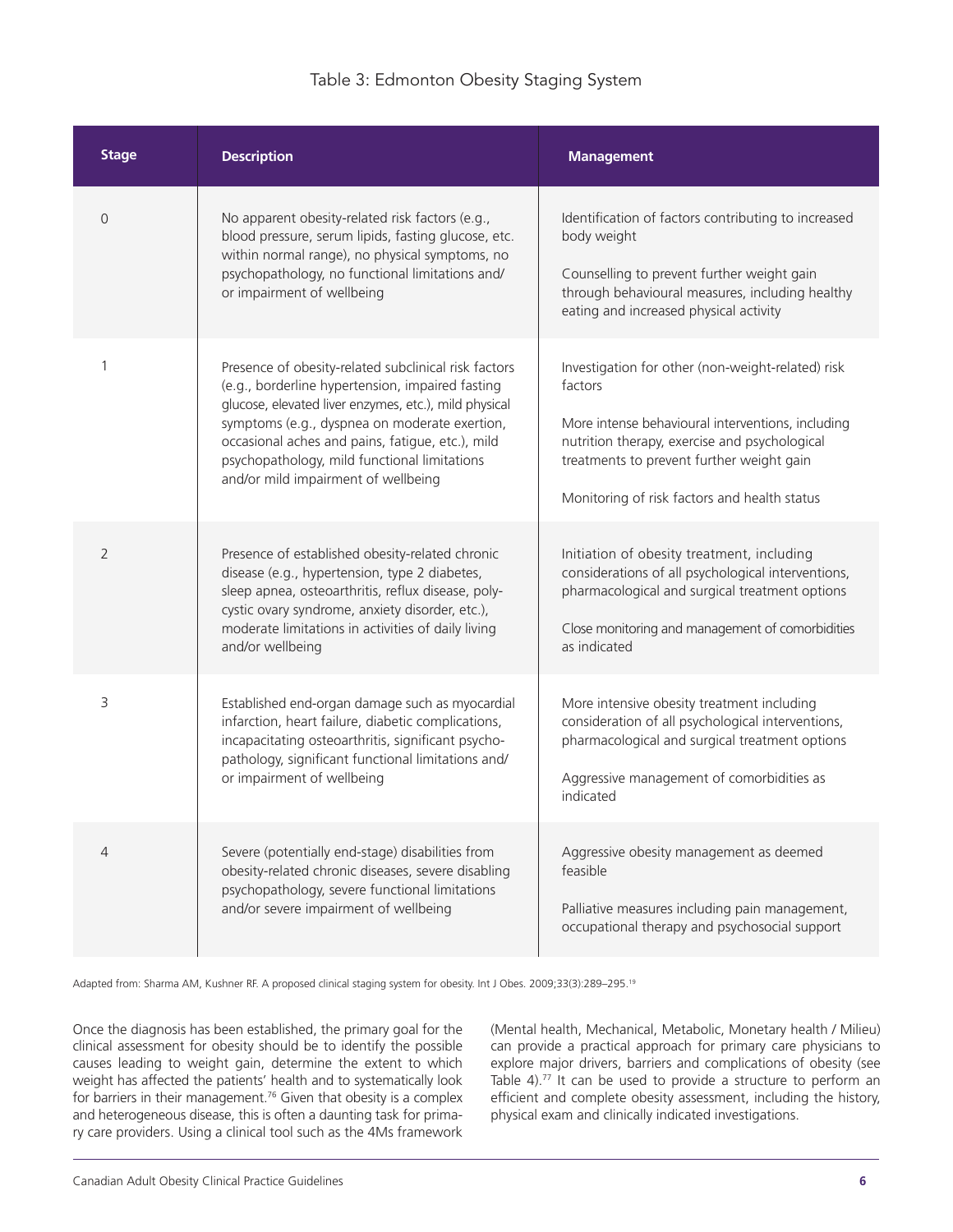# Table 4: Components of the 4Ms Framework for Assessment of Obesity<sup>77</sup>

| <b>Category</b> | <b>Complications</b>                                              | <b>Frequency</b>                 | <b>Investigations</b>                                                                                                                                                                                                                                                                                                                  | <b>Treatment Notes</b>                                                                                                                                                                                                                                                                                                        |
|-----------------|-------------------------------------------------------------------|----------------------------------|----------------------------------------------------------------------------------------------------------------------------------------------------------------------------------------------------------------------------------------------------------------------------------------------------------------------------------------|-------------------------------------------------------------------------------------------------------------------------------------------------------------------------------------------------------------------------------------------------------------------------------------------------------------------------------|
| Mental          | Knowledge/cognition                                               | $++$ *                           |                                                                                                                                                                                                                                                                                                                                        |                                                                                                                                                                                                                                                                                                                               |
| Health          | Expectations                                                      | $+ +$ *                          |                                                                                                                                                                                                                                                                                                                                        |                                                                                                                                                                                                                                                                                                                               |
|                 | Self-image                                                        | $++$ * (F>M)                     |                                                                                                                                                                                                                                                                                                                                        |                                                                                                                                                                                                                                                                                                                               |
|                 | Internalized weight bias                                          | $++$                             | This can be accomplished through sensitive<br>questioning/dialogue/motivational inter-<br>viewing (e.g., "Can you share with me<br>if or how your weight affects your per-<br>ception of yourself?") or by questionnaire<br>(WBIS). See the chapter Reducing Weight<br>Bias in Obesity Management, Practice<br>and Policy for details. | Unresolved perception of weight bias<br>can have an influence on obesity<br>management.<br>Coping strategies to address internalized<br>weight bias should be incorporated into<br>behavioural interventions, consistent with<br>the principles of cognitive behavioural<br>therapy and acceptance and commitment<br>therapy. |
|                 | Mood/anxiety                                                      | $++$ * (F>M)                     | PHQ-9, GAD                                                                                                                                                                                                                                                                                                                             | If starting pharmacotherapy, consider options<br>that do not increase weight (see the chapter<br>Prevention and Harm Reduction of Obesity<br>(Clinical Prevention)                                                                                                                                                            |
|                 | Addiction                                                         | $++$ *                           | Yale Food Addiction Scale                                                                                                                                                                                                                                                                                                              |                                                                                                                                                                                                                                                                                                                               |
|                 | Sleep                                                             | $++$ *                           |                                                                                                                                                                                                                                                                                                                                        |                                                                                                                                                                                                                                                                                                                               |
|                 | Attention                                                         | $+ +$ *                          |                                                                                                                                                                                                                                                                                                                                        |                                                                                                                                                                                                                                                                                                                               |
|                 | Personality                                                       | $+ +$ *                          |                                                                                                                                                                                                                                                                                                                                        |                                                                                                                                                                                                                                                                                                                               |
| Mechanical      | Osteoarthritis<br>Gout<br>Sleep apnea                             | $+ +$<br>$+ + +$<br>$++$         | History, X-ray<br>Uric acid level<br>STOP BANG sleep apnea questionnaire,                                                                                                                                                                                                                                                              | Avoid steroids if possible<br>CPAP therapy if indicated                                                                                                                                                                                                                                                                       |
|                 |                                                                   |                                  | Berlin Questionnaire, overnight sleep study                                                                                                                                                                                                                                                                                            |                                                                                                                                                                                                                                                                                                                               |
|                 | Plantar fasciitis                                                 | $+ +$ *                          |                                                                                                                                                                                                                                                                                                                                        |                                                                                                                                                                                                                                                                                                                               |
|                 | Gastroesophageal reflux                                           | $+ +$                            |                                                                                                                                                                                                                                                                                                                                        |                                                                                                                                                                                                                                                                                                                               |
|                 | Urinary incontinence                                              | $+ +$ *                          |                                                                                                                                                                                                                                                                                                                                        |                                                                                                                                                                                                                                                                                                                               |
|                 | Intertrigo                                                        | $+ +$ *                          |                                                                                                                                                                                                                                                                                                                                        |                                                                                                                                                                                                                                                                                                                               |
|                 | Idiopathic intracranial<br>hypertension<br>(Pseudotumour Cerebri) | $\begin{array}{c} + \end{array}$ |                                                                                                                                                                                                                                                                                                                                        |                                                                                                                                                                                                                                                                                                                               |
|                 | Thrombosis                                                        | $\qquad \qquad +$                |                                                                                                                                                                                                                                                                                                                                        |                                                                                                                                                                                                                                                                                                                               |
| Metabolic       | Type 2 diabetes                                                   | $++ +$                           | A1C, fasting glucose                                                                                                                                                                                                                                                                                                                   | Consider medication options that are<br>weight neutral, promote weight loss                                                                                                                                                                                                                                                   |
|                 | Hyperlipidemia                                                    | $+ + +$                          | Total cholesterol, triglycerides, HDL-C                                                                                                                                                                                                                                                                                                |                                                                                                                                                                                                                                                                                                                               |
|                 | Nutritional deficiency                                            | $++ +$                           | 25 hydroxy-vitamin D, iron studies,<br>serum B12 level                                                                                                                                                                                                                                                                                 | Vitamin D 1000-3000 units/day,<br>supplement as needed to achieve<br>therapeutic levels                                                                                                                                                                                                                                       |
|                 | Gout                                                              | $++$                             | Uric acid                                                                                                                                                                                                                                                                                                                              | Avoid prednisone if possible                                                                                                                                                                                                                                                                                                  |
|                 | Hypertension                                                      | $+ +$                            | Ensure appropriate cuff size (bladder<br>width 40% of arm circumference, length<br>80-100% of arm circumference) <sup>54</sup>                                                                                                                                                                                                         | DASH diet, consider secondary causes<br>(e.g., sleep apnea, pain)<br>Prioritize medications that affect the<br>renin-angiotensin system, avoid beta<br>blockers as first line                                                                                                                                                 |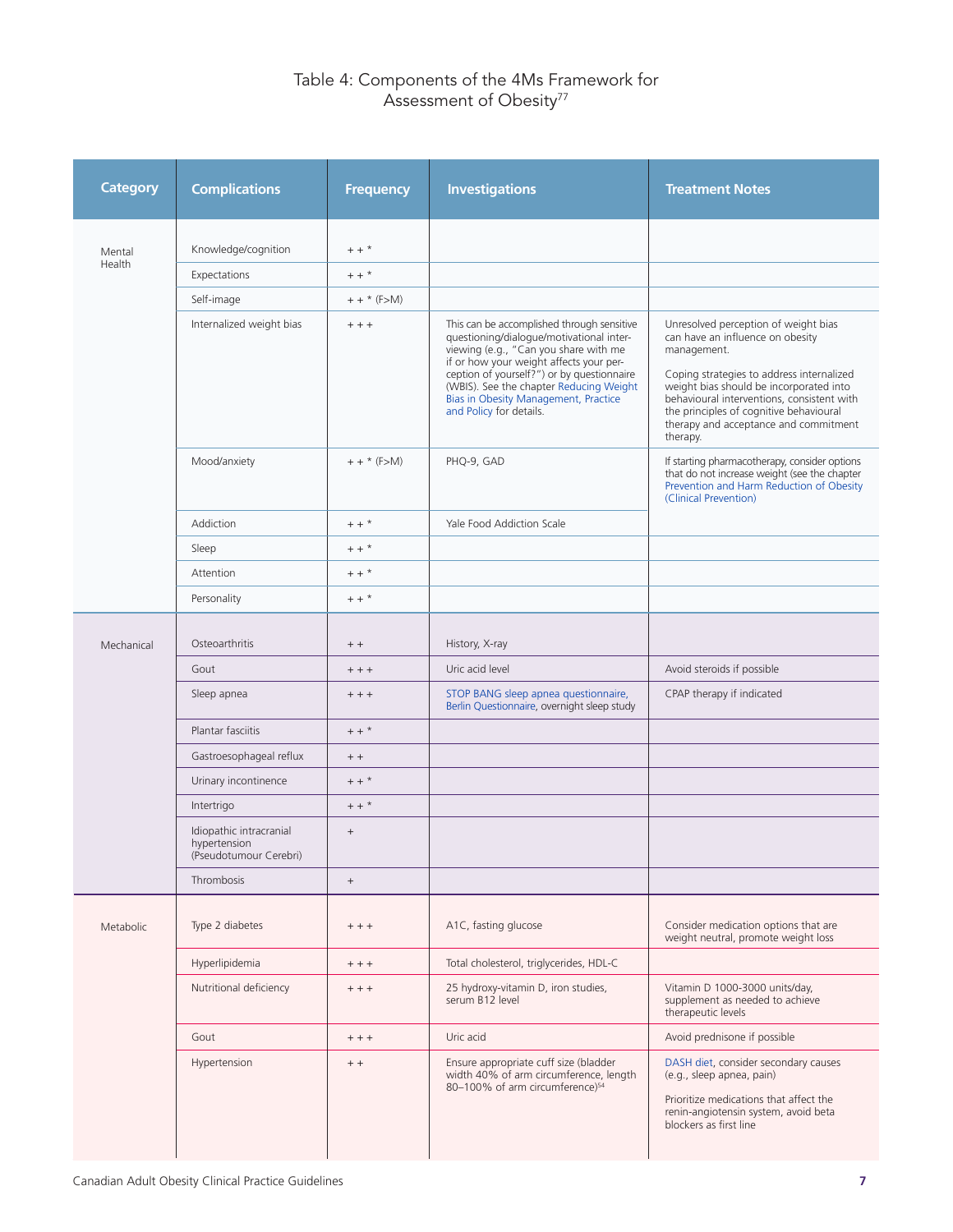|                                                                   | Endocrine                                                                             |                 |                                                                                                                                    |                                                                                                                                                      |
|-------------------------------------------------------------------|---------------------------------------------------------------------------------------|-----------------|------------------------------------------------------------------------------------------------------------------------------------|------------------------------------------------------------------------------------------------------------------------------------------------------|
|                                                                   | PCOS/hypogonadism                                                                     | $\! + \!\!\!\!$ |                                                                                                                                    |                                                                                                                                                      |
|                                                                   | Infertility                                                                           | $^+$            | Total testosterone, estradiol, prolactin, 17<br>hydroxyprogesterone, LH/FSH, DHEAS,<br>TSH if clinical suspicion of hypothyroidism | Consider metformin if insulin resistant                                                                                                              |
|                                                                   | Cardiovascular disease                                                                | $+ +$           | ECG, ECHO, treadmill/bicycle/nuclear<br>stress test if indicated and if patient able                                               |                                                                                                                                                      |
|                                                                   | Left ventricular hypertro-<br>phy, atrial fibrillation                                |                 |                                                                                                                                    |                                                                                                                                                      |
|                                                                   | Chronic venous stasis/<br>ulcers/thrombophlebitis                                     |                 |                                                                                                                                    |                                                                                                                                                      |
|                                                                   | Stroke, DVT/PE                                                                        |                 |                                                                                                                                    |                                                                                                                                                      |
|                                                                   | Neurological                                                                          |                 |                                                                                                                                    |                                                                                                                                                      |
|                                                                   | Pseudotumor cerebri                                                                   | $\! + \!\!\!\!$ | Hx: Headache, pulsatile tinnitus,<br>papilledema                                                                                   |                                                                                                                                                      |
|                                                                   | <b>Gastrointestinal disease</b>                                                       |                 |                                                                                                                                    |                                                                                                                                                      |
|                                                                   | Fatty liver                                                                           | $++/++$         |                                                                                                                                    |                                                                                                                                                      |
|                                                                   | Gallstones                                                                            | $++$            | Liver enzyme elevation, increased liver<br>stiffness (elastography) abdominal<br>ultrasound, FIB-4 score                           |                                                                                                                                                      |
|                                                                   | Oncology                                                                              | $^+$            | Routine cancer screening                                                                                                           | Patients with obesity are at high risk for                                                                                                           |
|                                                                   | Colorectal, gallbladder,<br>pancreatic, breast, renal,<br>uterine, cervical, prostate |                 |                                                                                                                                    | certain cancers and are less likely to be<br>screened due to technical issues with<br>diagnostic testing and delays in seeking<br>medical attention. |
|                                                                   | Skin                                                                                  |                 |                                                                                                                                    |                                                                                                                                                      |
|                                                                   | Acanthosis, skin tags                                                                 | $+ + +$         |                                                                                                                                    |                                                                                                                                                      |
|                                                                   | Candida                                                                               | $++$ *          |                                                                                                                                    |                                                                                                                                                      |
|                                                                   | Intertrigo                                                                            | $+^{\,\star}$   |                                                                                                                                    |                                                                                                                                                      |
|                                                                   | Tinea                                                                                 | $+^*$           |                                                                                                                                    |                                                                                                                                                      |
|                                                                   | <b>Folliculitis</b>                                                                   | $+^*$           |                                                                                                                                    |                                                                                                                                                      |
| Monetary<br>Health/                                               | Socioeconomic status                                                                  | $\! + \!\!\!\!$ |                                                                                                                                    |                                                                                                                                                      |
| "Milieu"                                                          | Education                                                                             |                 |                                                                                                                                    |                                                                                                                                                      |
|                                                                   | Access to food                                                                        |                 |                                                                                                                                    |                                                                                                                                                      |
|                                                                   | Occupation                                                                            |                 |                                                                                                                                    |                                                                                                                                                      |
|                                                                   | Disability                                                                            |                 |                                                                                                                                    |                                                                                                                                                      |
|                                                                   | Clothing                                                                              |                 |                                                                                                                                    |                                                                                                                                                      |
|                                                                   | Weight loss programs                                                                  |                 |                                                                                                                                    |                                                                                                                                                      |
|                                                                   | Access to pharmacotherapy                                                             |                 |                                                                                                                                    |                                                                                                                                                      |
|                                                                   | Surgery                                                                               |                 |                                                                                                                                    |                                                                                                                                                      |
|                                                                   | Vitamins                                                                              |                 |                                                                                                                                    |                                                                                                                                                      |
| RR 1-2 (rare) but increased risk with obesity<br>$\boldsymbol{+}$ |                                                                                       |                 |                                                                                                                                    |                                                                                                                                                      |
| RR 2-3 (uncommon) screen if appropriate<br>$^{++}$                |                                                                                       |                 |                                                                                                                                    |                                                                                                                                                      |

+++ RR >3 (common) screen most patients

PHQ-9: Patient Health Questionnaire-9; GAD: generalized anxiety disorder; CPAP: continuous positive airway pressure; PCOS: polycystic ovarian syndrome; LH/FSH: luteinizing hormone/follicle stimulating hormone; DHEAS: dehydroepiandrosterone; TSH: thyroid stimulating hormone; ECG: electrocardiogram; ECHO: echocardiogram; DVT/PE: deep venous thrombosis/pulmonary embolism; FIB-4 : Fibrosis-4, F: Female; M: Male; RR: Relative Risk; \*Depending on patient population.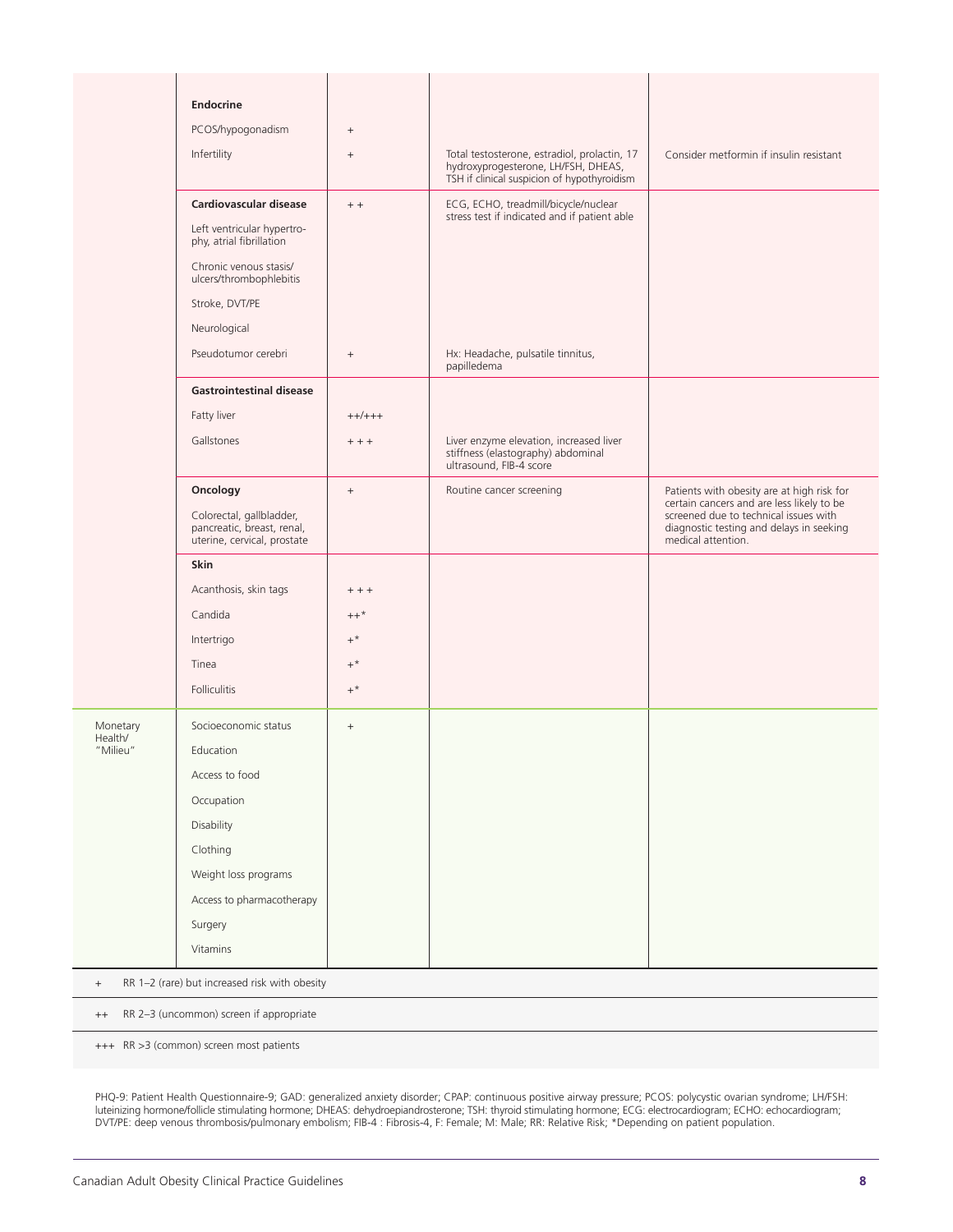# **Components of an obesity-centred history**

An obesity-centred history should include all parts of a routine clinical interview, such as past medical and surgical history, medications, allergies and social and family history. However, an emphasis should be placed on screening for underlying root causes and consequences of obesity (reviewed in Table 4). Key elements of the history include screening for sleep disorders; physical, sexual and psychological abuse; description of eating patterns; physical activity and screen time; internalized weight bias; mood and anxiety disorders; as well as substance abuse and addiction.13,14 A thorough history of medications should screen for weight-promoting medications. Consider alternative options where possible. The most common weight-promoting medications are outlined in Table 8. The clinician conducting the assessment should also identify and document the patient's values and goals around treatment and foster insight to help with long-term coping and self-management skills.15,24 Table 5 reviews some key components which are specific to an obesity-focused interview. Key processes of a personalized obesity assessment in primary care are highlighted in Table 5; these have been shown to have a positive impact on the patient's' ability to foster everyday change and facilitate improvements in their physical, mental and social health.<sup>15,24</sup>

# **Components of an obesity-centred physical exam**

An obesity-centred physical exam should be focused on determining the obesity phenotype, drivers of weight gain and treatment barriers for all patients. The key components of an obesity-centred physical exam are outlined in Table 6. Routine anthropometric measurements should include height, weight, BMI and waist circumference. Blood pressure should be measured with an appropriately sized cuff according to the patient's arm circumference. If a large upper arm size is prohibitive, systolic blood pressure can be measured in the forearm selecting the cuff size (small cuff [20.0– 26.0 cm], standard cuff [25.4–40.6 and 25.0–34.0 cm] and large cuff [> 32.0 cm]) according to participant's forearm circumference. For cuff installation in the forearm, position the distal edge of the cuff about 6 cm proximal to the styloid process of the ulna.78,79 Neck circumference and airway patency are also helpful to estimate the risk of sleep apnea. In addition to a routine cardiorespiratory, a head, neck and gastrointestinal exam should be performed along with a general skin examination to rule out common skin findings (see Table 6). A joint and gait examination is also recommended to assess for barriers in mobility. A cursory endocrine exam includes palpating for an enlarged thyroid gland and screening for signs of Cushing syndrome and polycystic ovarian syndrome. These signs, if present, should prompt further biochemical screening.

# **Investigations to assess obesity**

Diagnostic testing is commonly ordered during the initial assessment of obesity to identify metabolic problems and to tailor therapy. There is no single blood test or diagnostic evaluation that is indicated for all patients with obesity. The specific evaluations performed should be based on the presenting symptoms, the patient's risk factors and index of suspicion. Table 7 reviews some blood and diagnostic testing for clinicians to consider when assessing a patient with obesity. Screening for metabolic syndrome with a HbA1c or fasting blood sugar, total cholesterol, serum triglycerides and HDL level is recommended in most patients.<sup>80</sup> Patients who are at high risk of fatty liver disease, including those with type 2 diabetes or metabolic syndrome, should be screened with an ALT level and an abdominal ultrasound. A referral to gastroenterology/hepatology may be appropriate in patients with persistently elevated liver enzymes (greater than two times the upper limit of normal over six months and/or high FIB-4 scores). The gold standard to diagnose non-alcoholic fatty liver disease is a liver biopsy.<sup>81</sup>

#### **Evaluation of coronary artery disease**

Large prospective studies have documented obesity as being an independent predictor of coronary artery disease.<sup>82</sup> This relationship was stronger in younger individuals. Susceptibility to obesity-related cardiovascular complications is not only mediated by overall body fat mass, but is largely dependent upon individual differences in regional body fat distribution.<sup>73,83</sup> Large cohort studies using imaging techniques have identified excess abdominal visceral adipose tissue as a strong predictor in the development of cardiovascular disease over time, independently of total body fat mass.<sup>84</sup> Numerous non-invasive tests can diagnose atherosclerosis or myocardial ischemia, or both. The correct choice depends on local expertise, the relative strengths and weaknesses of each modality and individual patient characteristics, as well as pretest likelihood of coronary artery disease.

#### **Electrocardiogram**

Obesity has the potential to impact the ECG in several ways, including displacement of the heart by elevating the diaphragm in the supine position, increasing the cardiac workload and increasing the distance between the heart and the recording electrodes. Besides low QRS voltage and left-ward trend in the axis, other alterations frequently seen are non-specific flattening of the T-waves in the infero-lateral leads (attributed to the horizontal displacement of the heart) and voltage criteria for left atrial abnormality. An increased incidence of false positive criteria for inferior myocardial infarction in individuals living with obesity, due to the elevation of the diaphragm has been reported.<sup>85</sup> Left ventricular hypertrophy is probably underdiagnosed based on the usual ECG criteria in individuals with greater than Class II obesity. Since baseline ECG may be influenced by obesity (false positive for inferior myocardial infarction, microvoltage, non-specific ST-T changes) and patients with obesity may have impaired maximal exercise testing capacity (dyspnea, mechanical limitations, left ventricular diastolic dysfunction), other modalities may be of interest in the evaluation of coronary artery disease in this population. Indeed, due to impaired exercise tolerance because of mechanical and physiological limitations related to stress testing in patients at very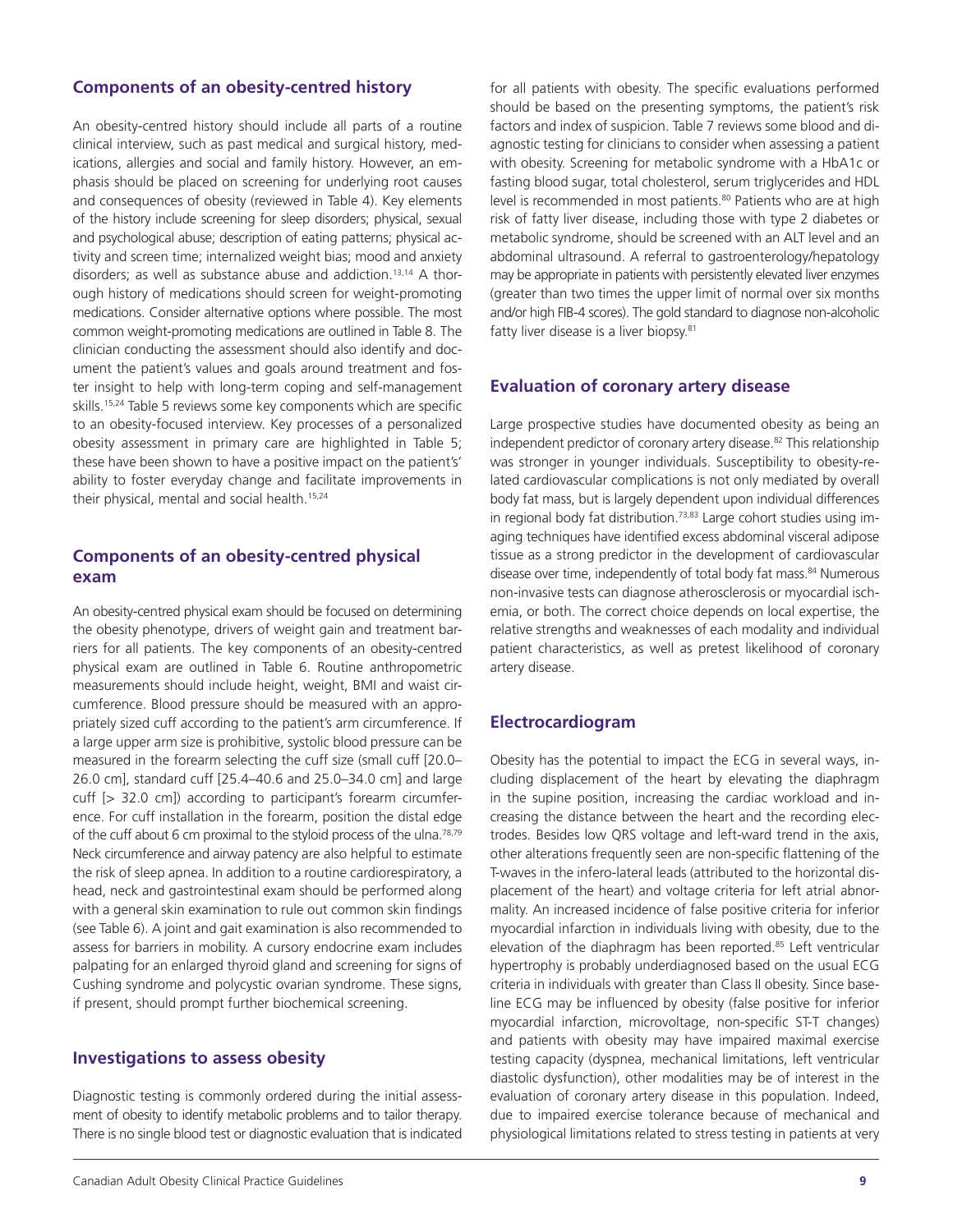# Table 5: Recommended Key Components of an Obesity-Centred Medical History

| <b>Interview</b><br><b>Component</b>  | <b>Details</b>                                                                                                                                                                                                                                                                                                                                                                          | <b>Implication/Significance /Recommended</b><br><b>Actions</b>                                                                                                                                                                                                                                                                                                                                                                                                                                                                                                                                                                                                                                                                                                                                          |
|---------------------------------------|-----------------------------------------------------------------------------------------------------------------------------------------------------------------------------------------------------------------------------------------------------------------------------------------------------------------------------------------------------------------------------------------|---------------------------------------------------------------------------------------------------------------------------------------------------------------------------------------------------------------------------------------------------------------------------------------------------------------------------------------------------------------------------------------------------------------------------------------------------------------------------------------------------------------------------------------------------------------------------------------------------------------------------------------------------------------------------------------------------------------------------------------------------------------------------------------------------------|
| Weight history                        | Document age of onset of obesity and major weight trajectories<br>over time<br>Previous weight loss attempts and response to interventions<br>(including behavioural interventions, medications, endoscopic<br>and surgical interventions)<br>Highest and lowest weight<br>Major life event(s) associated with weight change<br>Current phase of weight (e.g., gaining, losing, stable) | Can help to understand patients weight journey, success/failures<br>of past attempts and causes of weight gain/loss in the past,<br>childhood vs. adult obesity<br>Can help to establish realistic expectations<br>Can help to prevent future weight gain and target behavioural<br>and psychological treatment<br>Can help to make appropriate goals (e.g., weight stabilization<br>if currently gaining weight)<br>Key Processes <sup>15,24</sup><br>• Show compassion<br>• Real listening (paraphrase and summarize to ensure you<br>understand and validate the patient's thoughts)<br>• Help patients make sense of their story (find root causes,<br>foster insight, find patterns/triggers, identify values/goals,<br>reflect on timeline to acknowledge impact on life in context<br>to weight) |
| Nutrition history                     | Assess nutrition literacy<br>Assess energy intake<br>Identify current nutritional restrictions (Celiac disease, allergies)                                                                                                                                                                                                                                                              | Is there concern of physiological hunger, emotional eating,<br>mindless eating, knowledge deficit? <sup>86</sup><br>See the chapter Medical Nutrition Therapy in Obesity Management<br>for details                                                                                                                                                                                                                                                                                                                                                                                                                                                                                                                                                                                                      |
| Physical activity                     | Current physical activity including time spent in sedentary<br>activities<br>Limitations to activity (e.g., pain, time, motivation)<br>Identify social limiting factor restricting access to increasing<br>physical activity                                                                                                                                                            | Help patient to make self-directed activity goals<br>Address limitations independently (e.g., pain management for<br>joint pain, etc.)<br>See the chapter Physical Activity in Obesity Management<br>Key Processes <sup>15,24</sup><br>• Recognize strengths<br>• Shift beliefs<br>• Reframe misconceptions<br>• Help establish whole-person value goals and functional<br>outcomes instead of weight-based goals                                                                                                                                                                                                                                                                                                                                                                                       |
| Depression and<br>anxiety screening   | Screen for depression and anxiety                                                                                                                                                                                                                                                                                                                                                       | Consider referral to psychiatry/psychology                                                                                                                                                                                                                                                                                                                                                                                                                                                                                                                                                                                                                                                                                                                                                              |
| Other mental health<br>issues/drivers | Screen for attention deficit hyperactivity disorder, post-traumatic<br>stress disorder, chronic grief<br>Psychological impact of previous weight journey                                                                                                                                                                                                                                | Consider referral to psychiatry/psychology<br>Review challenges with body image, self-esteem                                                                                                                                                                                                                                                                                                                                                                                                                                                                                                                                                                                                                                                                                                            |
| Addiction/<br>dependency              | Smoking status<br>Alcohol intake<br>Use of cannabinoids and other psychoactive substances<br>Current or previous abuse of substance<br>Excessive use of caffeine-containing beverages (e.g., sugar<br>sweetened beverages)                                                                                                                                                              | Consider referral to psychiatry/psychology                                                                                                                                                                                                                                                                                                                                                                                                                                                                                                                                                                                                                                                                                                                                                              |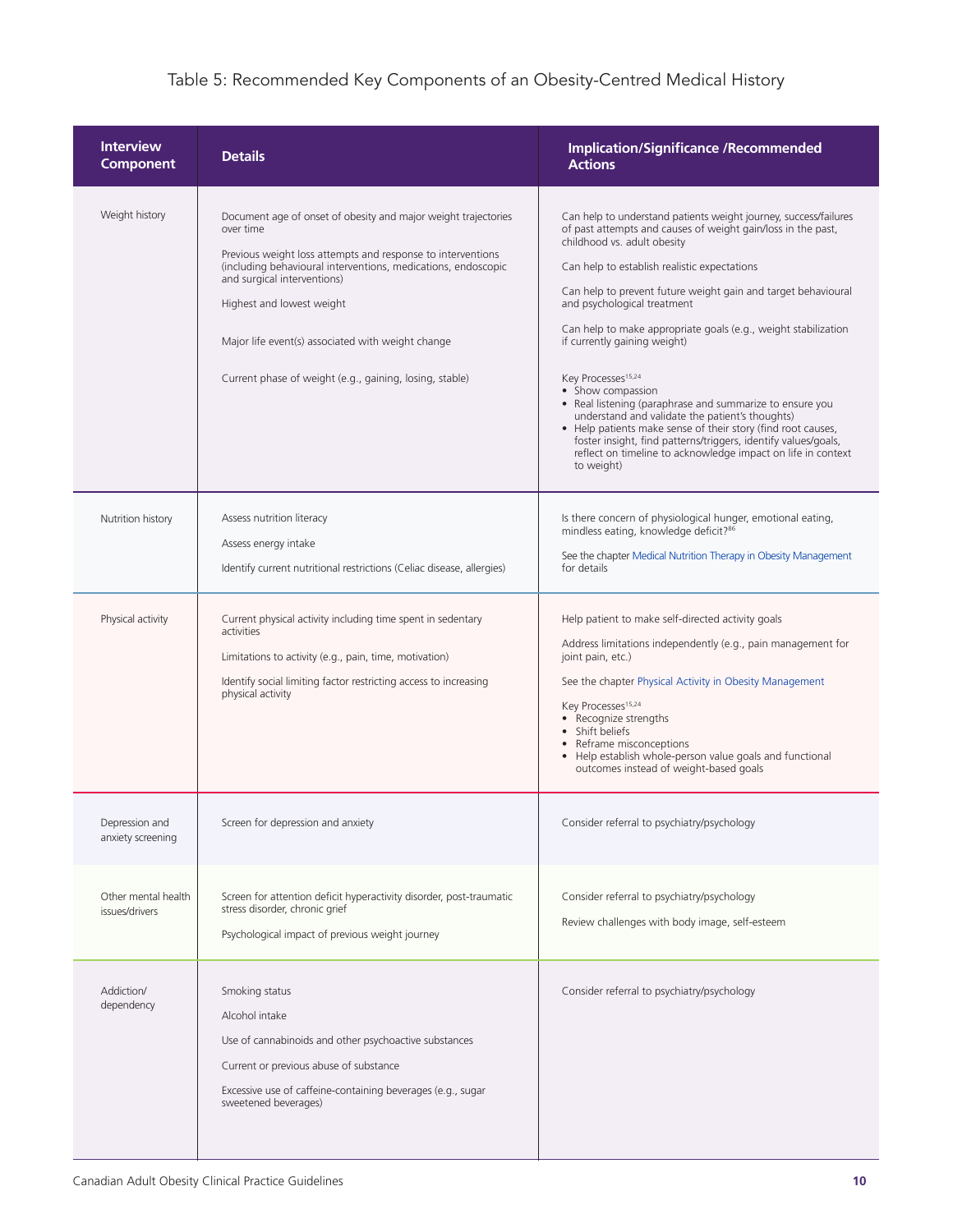| Abuse                       | Screen for previous and current forms of physical, psychological<br>and sexual abuse                                                                                                                                   | Unresolved history of abuse and current abuse can be a barrier<br>to obesity management and can have an impact on food<br>behaviours and relationship with food<br>Interdisciplinary approach may be required                                                                                                                                                                                                                                                                                                                  |  |  |
|-----------------------------|------------------------------------------------------------------------------------------------------------------------------------------------------------------------------------------------------------------------|--------------------------------------------------------------------------------------------------------------------------------------------------------------------------------------------------------------------------------------------------------------------------------------------------------------------------------------------------------------------------------------------------------------------------------------------------------------------------------------------------------------------------------|--|--|
| Sleep history               | Number of hours of sleep per night<br>Use of pharmacologic sleeping aids<br>Sleep apnea-hypopnea screening (such as STOP BANG Sleep<br>Apnea Questionnaire)                                                            | Poor sleep quality and quantity can be a barrier to obesity<br>management. <sup>87</sup><br>If positive screening (STOP BANG $>$ 4), consider referral to rule<br>out sleep apnea                                                                                                                                                                                                                                                                                                                                              |  |  |
| Medication history          | Review medications that can have a significant impact on<br>weight. <sup>88</sup>                                                                                                                                      | See Table 8<br>Key processes <sup>15,24</sup><br>• Make sense of the story<br>• Help establish root causes                                                                                                                                                                                                                                                                                                                                                                                                                     |  |  |
| Social history              | Age, sex, ethnicity, marital status,<br>occupation/work schedule: number of hours per week, night<br>shift work<br>Income support, medical coverage, access to exercise facilities<br>Level of functional independence | Eating behaviours in shift workers may require additional<br>consideration when deciding therapeutic options<br>Evaluate patients' access to food options, nutritional educa-<br>tion, cooking skills<br>Consider involving a social worker/counsellor in cases where<br>income, medication coverage and resource access may be<br>limited<br>In patients with decreased independence, consider involving<br>caregivers and decision makers                                                                                    |  |  |
| Family history              | History of first-degree relative with overweight/obesity or related<br>complications<br>Overweight and obesity in other household members                                                                              | Can help determine patients' risk of obesity or related<br>complications<br>Group interventions are more challenging but more likely to be<br>feasible and sustainable in patients exposed to environments<br>where obesity is highly prevalent                                                                                                                                                                                                                                                                                |  |  |
| Interpersonal<br>assessment | Motivation<br>Confidence<br>Readiness to change<br>Expectations                                                                                                                                                        | See the chapter Effective Psychological and Behavioural<br>Interventions in Obesity Management<br>Key Processes <sup>15,24</sup><br>• Recognize strengths<br>• Shift beliefs (help manage expectations, focus on the whole<br>health of the patient)<br>• Co-construct a new story (context integration, prioritizing<br>goals)<br>• Orient values and plan actions (help establish direction)<br>• Foster reflection (insight, motivation, accountability)<br>• Help internalize core messages (help establish coping skills) |  |  |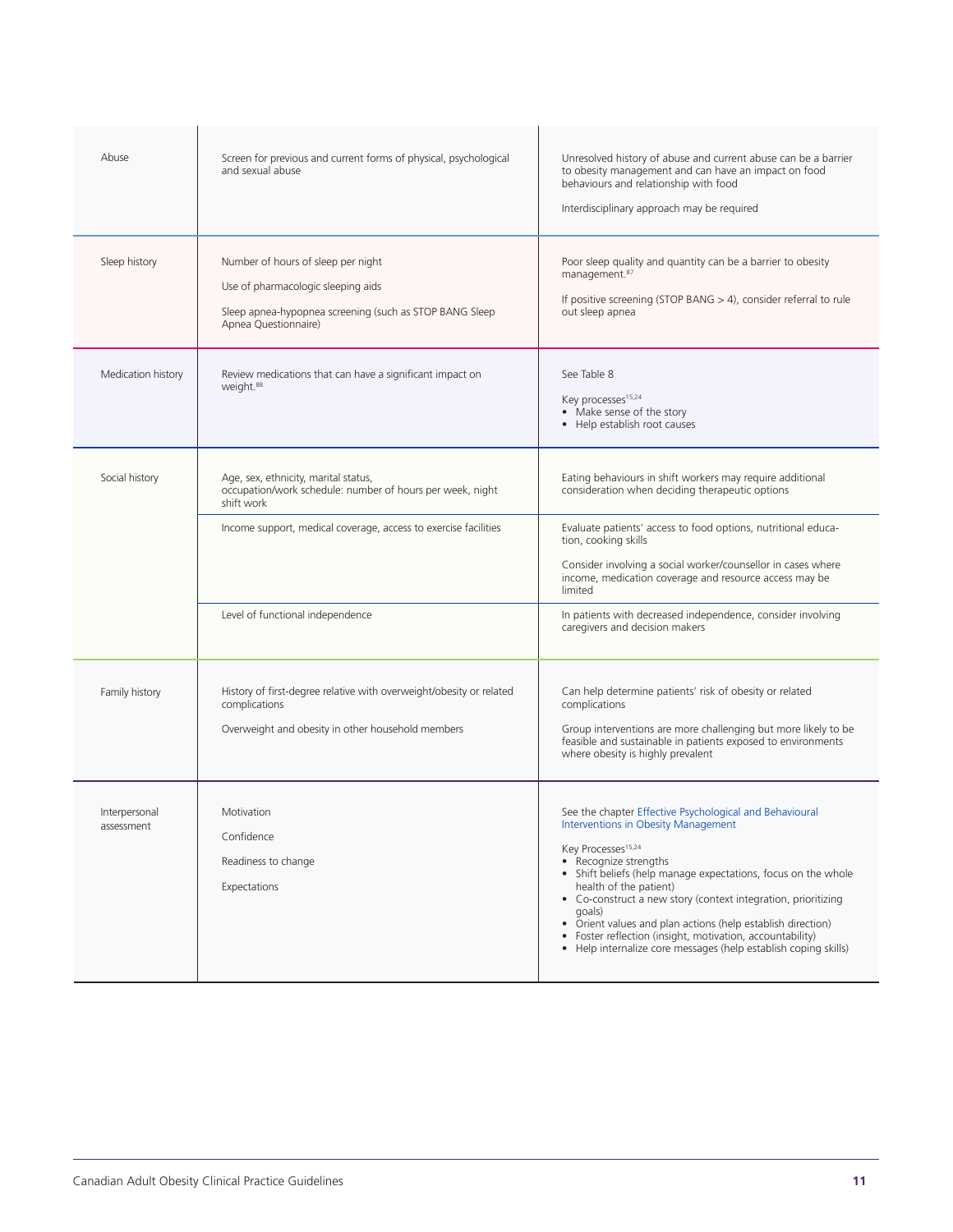**Vital signs:** blood pressure (appropriately sized cuff), heart rate

**Anthropometric measurement:** weight, height, waist circumference, BMI

#### **Head and neck**

- Neck circumference, Mallampati score
- Thyroid exam
- Cushing's (moon facies, prominent supraclavicular and dorsocervical fat pad)
- Polycystic ovary syndrome (acanthosis nigricans, hirsutism, acne)

#### **Cardiorespiratory**

- Heart rate and rhythm
- Signs of heart failure (added heart sounds, pedal edema, pulmonary rales)

#### **Gastrointestinal**

- Liver span
- Umbilical, incisional hernias
- • Screening for stigmata of chronic liver disease (encephalopathy, ascites, jaundice, palmar erythema, etc.)

#### **Musculoskeletal**

- Osteoarthritis (Heberden's/Bouchard's nodes, weight-bearing joints)
- • Gout
- • Gait exam

#### **Skin**

- Candida, intertrigo, tinea, skin tags, psoriasis, acanthosis nigricans
- Nutritional deficiencies (pallor of conjunctiva, palmar crease rubor, atrophic glossitis, neuropathy)<sup>89</sup>
- Abdominal striae (violaceous striae wider than 1 cm)

#### **Lower limbs**

- Lymphedema (non-painful, pitting edema, typically arms/legs)
- • Lipedema (often painful fat deposition, non-pitting edema, typically in arms and legs with sparing of the hands and feet)
- • Venous insufficiency, ulcers, stasis, thrombophlebitis

high BMIs, a perfusion scan may be used instead of exercise testing for evaluating the presence of ischemic heart disease.

# **Exercise stress test**

Standard stress test performance is limited in patients with obesity for a number of factors. ECG modification might limit accurate interpretation. Aerobic capacity is diminished because of pulmonary dysfunction, orthopaedic limitations and left ventricular diastolic dysfunction. Many patients with obesity fail to achieve 80–85% of the age-predicted heart rate needed for diagnostically valid results.<sup>90,91</sup> Standard Bruce and modified ramp protocols achieve valid results in most patients, with patients terminating the test because of fatigue, leg pain or dyspnea.<sup>92</sup> Patients with obesity may also

ically found during the exercise stress test in patients with obesity.<sup>93</sup> **Nuclear imaging techniques** 

> Technetium sestamibi is the marker of choice in patients with obesity because of greater energy emission, which generates better images.94–96 Weight-based limitations might occur in patients with a body weight above 350 pounds (~160 kg), which might require planar imaging. Newer and more sensitive cameras might eliminate some of these issues, but their use still leads to challenges with table weight and size, given that proper positioning of the patient

> experience mobility, joint and balance issues limiting their ability to use a treadmill. In these patients, the use of a bike ergometer is recommended. Higher systolic and diastolic blood pressures are typ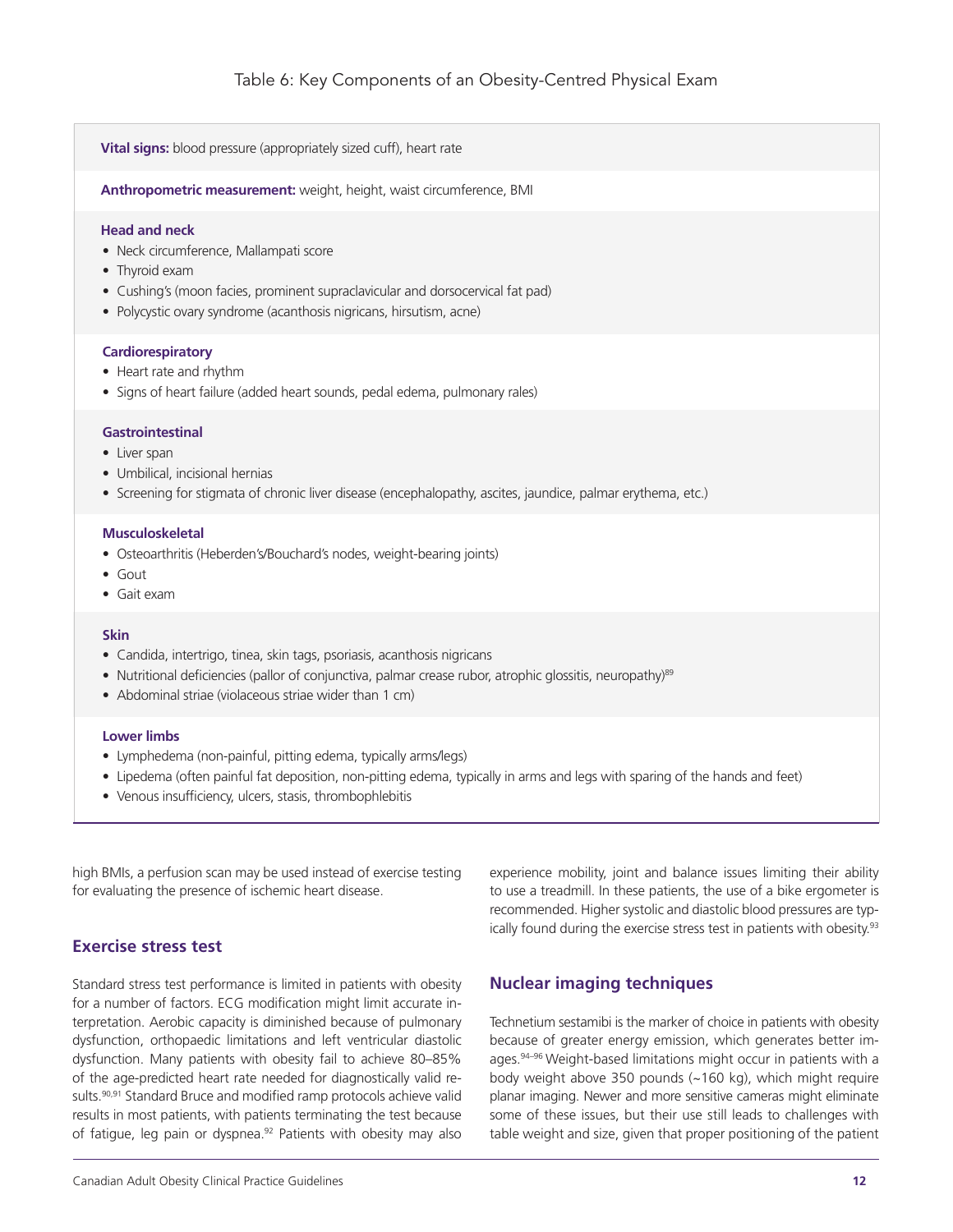is required in order to use this system. Positron emission tomography (PET) computed tomography rubidium has a 91% sensibility and 89% specificity; is faster than sestamibi-SPECT; produces less radiation exposure, better quality images and correction for attenuation; and has a greater degree of diagnostic precision and a reduced need for invasive examinations.<sup>97</sup> The PET rubidium is the nuclear imaging technique of choice for patients with obesity.

# **Stress echocardiography**

Despite some limitations, exercise stress echocardiography is a valid technique for patients with obesity.<sup>98</sup> The feasibility of stress echo, using either physiological stress (treadmill exercise) or pharmacological stress (dobutamine) is excellent in most cases. It is widely available, low cost, radiation free and has no weight limits. Stress echocardiography is highly operator-dependent and can be limited in the presence of poor acoustic windows related to pulmonary disease, obesity and respiratory motion. If severe limitations exist, transesophageal echocardiography with dobutamine might be useful.<sup>99</sup>

# **Evaluation of other conditions associated with obesity**

Women with obesity and symptoms of polycystic ovary syndrome should be screened for LH, FSH, total testosterone, DHEAS, prolactin, TSH and 17 hydroxyprogesterone levels. Other endocrinopathies, including thyroid dysfunction, Cushing's or acromegaly are not routinely recommended unless clinically warranted. We encourage age-appropriate cancer screening for patients with obesity as they are at an increased risk and often have poor outcomes due to lower rates of routine screening and delays in seeking treatment.

#### **Can you have a high BMI and be healthy?**

As with most health indicators (e.g., blood pressure, blood glucose, cholesterol), there exists a curvilinear relationship between the amount of body fat and its impact on health. In epidemiological studies the relationship between body fat (or BMI as a surrogate) and health impacts follows a U-shaped curve with health risks progressively increasing at both the lower and higher ends of the BMI spectrum.<sup>100</sup> While there is a statistically significant relationship between increasing BMI and health risks, a given individual can present with virtually no relevant health issues over a wide range of BMI levels.101,102 Although individuals with an elevated BMI who appear healthy may have a modestly elevated health risk (and a high likelihood of developing complications in the long term),<sup>103</sup> there is currently no evidence to support long-term benefits of intentional weight loss in these individuals. A prudent approach to individuals presenting with an elevated BMI without the presence of overt impairment to health, would be to reinforce health behaviours aimed at preventing further weight gain and reducing the development of relevant complications.

#### Table 7: Laboratory and Diagnostic Tests to Consider in the Assessment of Patients with Obesity

#### **Consider for most patients**

- HbA1c
- Electrolytes renal function tests (creatinine, eGFR)
- Total cholesterol, HDL- and LDL-cholesterol, triglycerides
- Alanine aminotransferase (ALT)
- Age-appropriate cancer screening

#### **Consider only if clinically indicated**

- Complete (full) blood count
- Thyroid stimulating hormone/thyroid function tests
- Uric acid
- Assessment of iron (TIBC, % saturation, serum ferritin, serum iron)
- • Vitamins B12 and D levels
- • Urinalysis
- Urine for micro-proteinuria

#### **Women with obesity and symptoms of polycystic ovary syndrome**

• LH, FSH, total testosterone, DHEAS, prolactin and 17 hydroxyprogesterone levels

LH: luteinizing hormone; FSH: follicle stimulating hormone; DHEAS: dehydroepiandrosterone; TIBC: total iron binding capacity.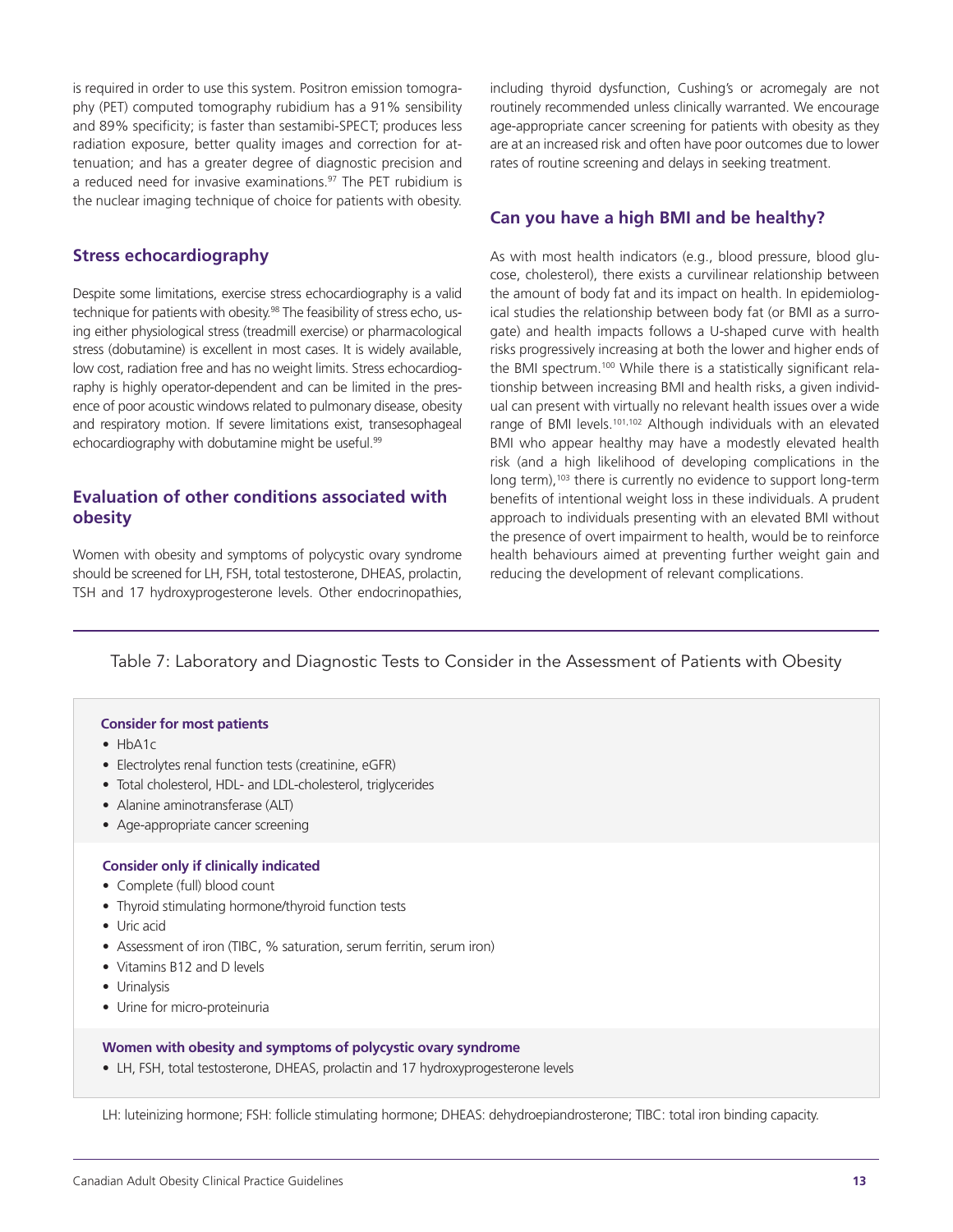# Table 8: Summary of Weight-Promoting Medications and Alternate Therapies

| <b>Category</b>                | <b>Class</b>                                                        | <b>Name</b>                                                                                                                                    | <b>Weight gain</b>                                                                                                      | <b>Alternative therapy</b>                                                                                         |
|--------------------------------|---------------------------------------------------------------------|------------------------------------------------------------------------------------------------------------------------------------------------|-------------------------------------------------------------------------------------------------------------------------|--------------------------------------------------------------------------------------------------------------------|
| Antihyperglycemics             | Insulins                                                            | Insulin                                                                                                                                        | <b>11</b>                                                                                                               | Biguanide (metformin)                                                                                              |
|                                | Thiazolidinedione                                                   | Pioglitazone                                                                                                                                   | <b>11</b>                                                                                                               | DPP4i (alogliptin, linagliptin, sitagliptin,<br>saxagliptin)<br>GLP1 analogs (exenatide, liraglutide, dulaglutide, |
|                                | Sulfonylureas                                                       | Glipizide                                                                                                                                      | $\uparrow$                                                                                                              | semaglutide)<br>AGI (acarbose, miglitol)<br>SGLT2 inhibitors (canagliflozin, dapagliflozin,<br>empagliflozin)      |
|                                |                                                                     | Glyburide                                                                                                                                      | <b>11</b>                                                                                                               | Pioglitazone/metformin*<br>Glipizide/metformin*                                                                    |
|                                |                                                                     | Glimepiride                                                                                                                                    | <b>11</b>                                                                                                               | Glyburide/metformin*                                                                                               |
|                                |                                                                     | Chlorpropamide<br>Tolbutamide<br>Gliclazide                                                                                                    | 11<br>11<br><b>11</b>                                                                                                   |                                                                                                                    |
|                                | Meglitinides                                                        | Repaglinide                                                                                                                                    | $\uparrow$                                                                                                              |                                                                                                                    |
| Antidepressants                | Tricyclics<br>Atypical<br><b>MAOIs</b>                              | Amitriptyline<br>Doxepin<br>Imipramine<br>Nortriptyline<br>Mirtazapine<br>Phenelzine                                                           | <b>111</b><br><b>111</b><br>11<br><b>11</b><br><b>↑↑</b><br><b>111</b>                                                  | Bupropion<br>Nefazodone<br>Duloxetine<br>Venlafaxine<br>Desvenlafaxine<br>Trazodone<br>Levomilnacipran             |
|                                | Selective<br>Serotonin<br>Reuptake<br>Inhibitors (SSRIs)<br>Lithium | Tranylcypromine<br>Sertraline<br>Paroxetine<br>Citalopram<br>Escitalopram<br>Fluoxetine<br>Lithium                                             | <b>111</b><br>$\uparrow$<br><b>↑↑</b><br><b>111</b><br><b>↑↑</b><br><b>111</b><br><b>11</b>                             | Vilazodone<br>Vortioxetine<br>Selegiline (topical MAOIs)<br>Fluvoxamine (variable weight effect)                   |
| Antipsychotics                 |                                                                     | Haloperidol<br>Loxapine<br>Clozapine<br>Chlorpromazine<br>Fluphenazine<br>Risperidone<br>Olanzapine<br>Quetiapine<br>Iloperidone<br>Sertindole | <b>11</b><br><b>11</b><br><b>11</b><br><b>11</b><br><b>11</b><br>↑<br><b>11</b><br><b>11</b><br><b>11</b><br>$\uparrow$ | Ziprasidone<br>Lurasidone<br>Aripiprazole                                                                          |
| Anticonvulsants                |                                                                     | Valproic Acid<br>Carbamazepine<br>Gabapentin                                                                                                   | <b>111</b><br>ተተተ<br>ተተተ                                                                                                | Topiramate<br>Zonisamide<br>Lamotrigine                                                                            |
| Corticosteroids                | Oral steroids                                                       | Prednisone<br>Prednisolone<br>Cortisone                                                                                                        | ተተተ<br><b>111</b><br>ተተተ                                                                                                | Budesonide<br><b>NSAIDs</b>                                                                                        |
|                                | Inhaled steroids                                                    | Ciclesonide<br>Fluticasone                                                                                                                     | $\uparrow$<br>$\uparrow$                                                                                                |                                                                                                                    |
| Hormone<br>replacement therapy | Estrogens<br>Progestogens                                           |                                                                                                                                                | <b>11</b><br>$\uparrow$                                                                                                 |                                                                                                                    |
| Antihistamines                 |                                                                     | Diphenhydramine                                                                                                                                | $\uparrow$                                                                                                              | Oxymetazoline                                                                                                      |
| Beta blockers                  |                                                                     | Propranolol                                                                                                                                    | $\uparrow$                                                                                                              | ACEi                                                                                                               |
|                                |                                                                     | Metoprolol<br>Atenolol                                                                                                                         | ↑<br>11                                                                                                                 | ARBs<br>CCBs (may cause fluid retention)<br>Timolol                                                                |
| Antihypertensive               |                                                                     | Clonidine                                                                                                                                      | $\uparrow$                                                                                                              | Prazosin<br>ACEi<br>ARBs<br><b>Diuretics</b>                                                                       |

DPP4i: Inhibitors of dipeptidyl peptidase 4; GLP-1: Glucagon-like peptide-1 receptor agonists; NSAIDs: Nonsteroidal anti-inflammatory drugs: SGLT-2: Sodium glucose co-transporter 2; AGI: Alpha-glucosidase<br>inhibitor; ACEi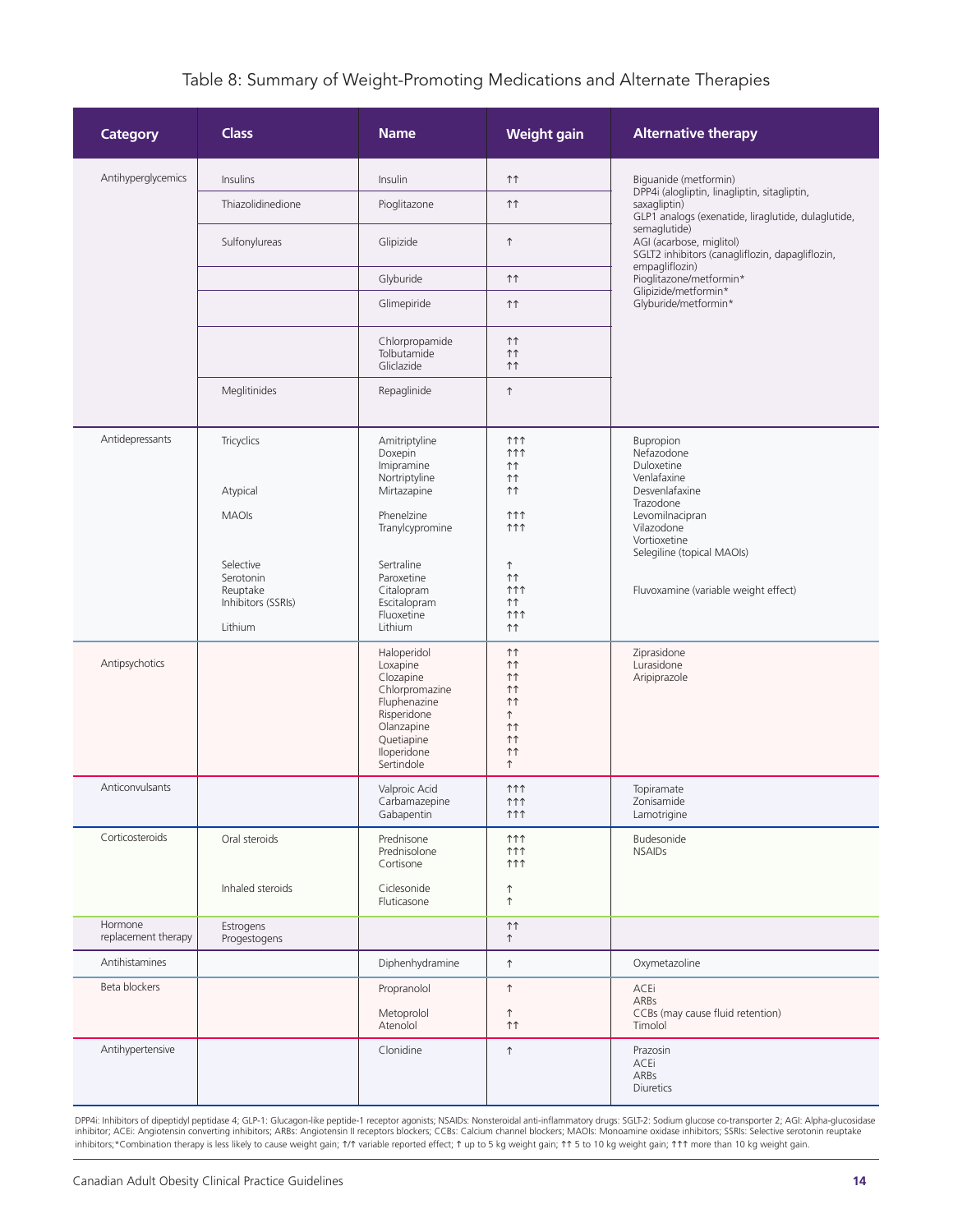#### Downloaded from: [https://obesitycanada.ca/guidelines/assessment](https://obesitycanada.ca/guidelines/assessment/)

This work is licensed under a Creative Commons [Attribution-NonCommercial-NoDerivatives](https://creativecommons.org/licenses/by-nc-nd/4.0/) 4.0 International License (CC BY-NC-ND 4.0)

The summary of the Canadian Adult Obesity Clinical Practice Guideline is published in the *[Canadian Medical Association Journal](https://www.cmaj.ca/content/192/31/E875)*, and contains information on the full methodology, management of authors' competing interests, a brief overview of all recommendations and other details. More detailed guideline chapters are published on the Obesity Canada website at [www.obesitycanada.ca/guidelines.](https://obesitycanada.ca/guidelines/)

# **Correspondence:**

guidelines@obesitynetwork.ca

#### **References**

- 1. Wormser D, Kaptoge S, Di Angelantonio E, et al. Separate and combined associations of body-mass index and abdominal adiposity with cardiovascular disease : collaborative analysis of 58 prospective studies. Lancet. 377(9771):1085- 1095. doi:10.1016/S0140-6736(11)60105-0
- 2. Whitlock G, Lewington S, Sherliker P, Clarke R, Emberson J, Halsey J. Body-mass index and cause-specifi c mortality in 900 000 adults : collaborative analyses of 57 prospective. Lancet. 2009;373(9669):1083-1096. doi:10.1016/S0140-6736(09)60318-4
- 3. Cornier M, Despre J, Lopez-jimenez F, Rao G. A Scientific Statement From the American Heart Association. Circulation. 2011;124(18):1996-2019. doi:10.1161/CIR.0b013e318233bc6a
- 4. Guh DP, Zhang W, Bansback N, Amarsi Z, Birmingham L, Anis AH. The incidence of co-morbidities related to obesity and overweight : A systematic review and meta-analysis. BMC Public Health. 2009;9(1):88. doi:10.1186/1471-2458-9-88
- 5. Berrington de Gonzalez A, Hartge P, Cerhan JR, et al.Body-Mass Index and Mortality among 1.46 Million White Adults. N Engl J Med. 2011;363(23):2211-2219.
- 6. Cerhan JR, Moore SC, Jacobs EJ, et al.A pooled analysis of waist circumference and mortality in 650,000 adults. Mayo Clin Proc. 2014;89(3):335-345. doi:10.1016/j.mayocp.2013.11.011.A
- 7. Lassale C, Tzoulaki I, Moons KGM, et al.Separate and combined associations of obesity and metabolic health with coronary heart disease : a pan-European case-cohort analysis. Eur Heart J. 2018;39(5):397-406. doi:10.1093/eurheartj/ehx448
- 8. WHO Expert Consultation. Appropriate body-mass index for Asian populations and its implications for policy and intervention strategies. Lancet. 2004;363(9403):157-163.
- 9. Gavriilidou NN, Pihlsgård M, Elmståhl S. Anthropometric reference data for elderly Swedes and its disease-related pattern. Eur J Clin Nutr. 2015;69(09):1066- 1075. doi:10.1038/ejcn.2015.73
- 10. Balkau B, Je D, Jp D, et al.International Day for the Evaluation of Abdominal Obesity ( IDEA ): a study of waist circumference, cardiovascular disease, and diabetes mellitus in 168, 000 primary care patients in 63 countries. Circulation. 2007;116(17):1942-1951.
- 11. De Koning L, Merchant AT, Pogue J, Anand SS. Waist circumference and waist-tohip ratio as predictors of cardiovascular events: Meta-regression analysis of prospective studies. Eur Heart J. 2007;28(7):850-856. doi:10.1093/eurheartj/ehm026
- 12. Vazquez G, Duval S, Jacobs DR, Silventoinen K. Comparison of body mass index, waist circumference, and waist/hip ratio in predicting incident diabetes: A meta-analysis. Epidemiol Rev. 2007;29(1):115-128. doi:10.1093/epirev/mxm008
- 13. Luppino FS, de Wit LM, Bouvy PF, et al.Overweight, obesity, and depression: a systematic review and meta-analysis of longitudinal studies. Arch Gen Psychiatry. 2010;67(3):220-229.
- 14. Foster GD, Borradaile KE, Sanders MH, et al.A randomized study on the effect of weight loss on obstructive sleep apnea among obese patients with type 2 diabetes: The Sleep AHEAD study. Arch Intern Med. 2009;169(17):1619-1626.
- 15. Luig T, Anderson R, Sharma AM, Campbell-Scherer DL. Personalizing obesity assessment and care planning in primary care: patient experience and outcomes in everyday life and health. Clin Obes. 2018;8(6):411-423. doi:10.1111/ cob.12283
- 16. Wildman RP. The obese without cardiometabolic risk factor clustering and the normal weight with cardiometabolic risk factor clustering: prevalence and correlates of 2 phenotypes among the US population (NHANES 1999-2004). Arch Intern Med. 2008;168(15):1617-1624. doi:10.1001/archinte.168.15.1617
- 17. Campbell-scherer D, Ba JR, Mclsc DM, et al.Guideline harmonization and implementation plan for the BETTER trial : Building on Existing Tools to Improve Chronic Disease Prevention and Screening in Family Practice. C Open. 2014;2(1):E1-10. doi:10.9778/cmajo.20130040
- 18. Grammatikopoulou MG, Chourdakis M, Gkiouras K, et al.Edmonton obesity staging system among pediatric patients: a validation and obesogenic risk factor analysis. J Endocrinol Invest. 2018;41(8):947-957. doi:10.1007/s40618-017-0821-9
- 19. Sharma AM, Kushner RF. A proposed clinical staging system for obesity. Int J Obes. 2009;33(3):289-295. doi:10.1038/ijo.2009.2
- 20. Wisniewski AE. The weight of communication: The Canadian Medical Association Journal's discourse on obesity. Public Underst Sci. 2013;22(3):351-364. doi:10.1177/0963662511412861
- 21. Phelan SM, Burgess DJ, Yeazel MW, Hellerstedt WL, Griffin JM, Ryn M Van. Impact of weight bias and stigma on quality of care and outcomes for patients with obesity. Obes Rev. 2015;16(4):319-326. doi:10.1111/obr.12266
- 22. Mechanick JI, Hurley DL, Garvey WT. Adiposity-based chronic disease as a new diagnostic term: The American association of clinical endocrinologists and American college of endocrinology position statement. Endocr Pract. 2017;23(3):372-378. doi:10.4158/EP161688.PS
- 23. Garvey WT, Mechanick JI. Proposal for a Scientifically Correct and Medically Actionable Disease Classification System (ICD) for Obesity. Obesity. 2020;28(3):484-492. doi:10.1002/oby.22727
- 24. World Health Organization. Obesity: preventing and managing the global epidemic Report of a WHO Consultation (WHO Technical Report Series 894). 2000:252.
- 25. Kyle T, Dhurandhar E, DB. A. Regarding Obesity as a Disease: Evolving Policies and Their Implications. Endocrinol Metab Clin. 2016;45(3):511-520. doi:10.1016/j.ecl.2016.04.004.Regarding
- 26. Vallgårda S, Nielsen MEJ, Hansen AKK, et al.Should Europe follow the US and declare obesity a disease ?: a discussion of the so-called utilitarian argument. Eur J Clin Nutr. 2017;71(11):1263-1267. doi:10.1038/ejcn.2017.103
- 27. Ortiz SE, Kawachi I, Boyce AM. The medicalization of obesity, bariatric surgery, and population health. Health (Irvine Calif). 2017;21(5):498-518. doi:10.1177/1363459316660858
- 28. Welzel FD, Stein J, Pabst A, et al. Five A's counseling in weight management of obese patients in primary care: A cluster-randomized controlled trial (INTER-ACT). BMC Fam Pract. 2018;19(1):97. doi:10.1186/s12875-018-0785-7
- 29. Retat L, Pimpin L, Webber L, et al. Screening and brief intervention for obesity in primary care : cost- effectiveness analysis in the BWeL trial. Int J Obes. 2019;1.
- 30. Puhl RM, Luedicke J, Grilo CM. Obesity bias in training: Attitudes, beliefs, and observations among advanced trainees in professional health disciplines. Obesity. 2014;22(4):1008-1015. doi:10.1002/oby.20637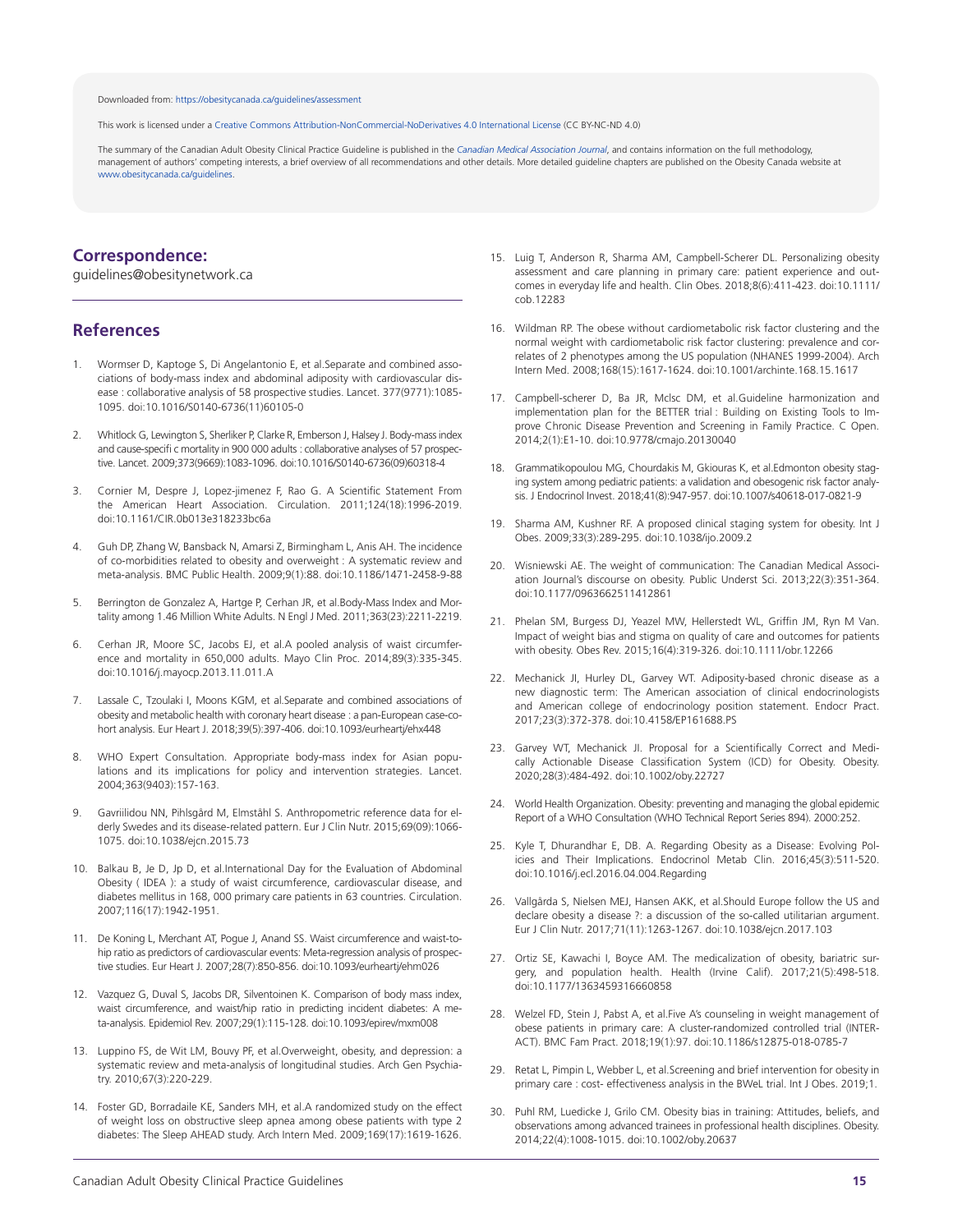- 31. Smigelski-Theiss R, Gampong M, Kurasaki J. Weight bias and psychosocial implications for acute care of patients with obesity. AACN Adv Crit Care. 2017;28(3):254-262. doi:10.4037/aacnacc2017446
- 32. Hunte HER, Williams DR. The association between perceived discrimination and obesity in a population-based multiracial and multiethnic adult sample. Am J Public Health. 2009;99(7):1285-1292. doi:10.2105/AJPH.2007.128090
- 33. Pearl RL, Hopkins CH, Berkowitz RI, Wadden TA. Group cognitive-behavioral treatment for internalized weight stigma: a pilot study. Eat Weight Disord - Stud Anorexia, Bulim Obes. 2018;23(3):357-362. doi:10.1007/s40519-016-0336-y
- 34. Fruh SM, Nadglowski J, Hall HR, Davis SL, Crook ED, Zlomke K. Obesity Stigma and Bias. J Nurse Pract. 2016;12(7):425-432. doi:10.1016/j.nurpra.2016.05.013
- 35. Puhl RM, Heuer CA. The stigma of obesity: A review and update. Obesity. 2009;17(5):941-964. doi:10.1038/oby.2008.636
- 36. Akpinar E, Bashan I, Bozdemir N, Saatci E. Which is the best anthropometric technique to identify obesity: Body mass index, waist circumference or waisthip ratio? Coll Antropol. 2007;31(2):387-393.
- 37. Feldstein CA, Akopian M, Olivieri AO, Kramer AP, Nasi M, Garrido D. A comparison of body mass index and waist-to-hip ratio as indicators of hypertension risk in an urban Argentine population: A hospital-based study. Nutr Metab Cardiovasc Dis. 2005;15(4):310-315. doi:10.1016/j.numecd.2005.03.001
- 38. Rueda-Clausen CF, Benterud E, Bond T, Olszowka R, Vallis MT, Sharma AM. Effect of implementing the 5As of Obesity Management framework on provider-patient interactions in primary care. Clin Obes. 2014;4(1):39-44. doi:10.1111/cob.12038
- 39. Jay M, Gillespie C, Schlair S, Sherman S, Kalet A. Physicians' use of the 5As in counseling obese patients: Is the quality of counseling associated with patients' motivation and intention to lose weight? BMC Health Serv Res. 2010;10(1):159. doi:10.1186/1472-6963-10-159
- 40. Sharma AM, Campbell-Scherer DL. Redefining obesity: Beyond the numbers. Obesity. 2017;25(4):660-661. doi:10.1002/oby.21801
- 41. Douketis JD, Macie C, Thabane L, Williamson DF. Systematic review of long-term weight loss studies in obese adults: Clinical significance and applicability to clinical practice. Int J Obes. 2005;29(10):1153-1167. doi:10.1038/sj.ijo.0802982
- 42. Littman AJ, Damschroder LJ, Verchinina L, et al.National evaluation of obesity screening and treatment among veterans with and without mental health disorders. Gen Hosp Psychiatry. 2015;37(1):7-13. doi:10.1016/j.genhosppsych.2014.11.005
- 43. Lau DCW, Douketis DJ, Morrison KM, Hramiak IM, Sharma AM, Ur E. 2006 Canadian clinical practice guidelines on the management and prevention of obesity in adults and children [summary]. Can Med Assoc J. 2007;176(8):S1- S13. www.cmaj.ca/cgi/content/full/176/8/S1/DC1.
- 44. Ortega FB, Sui X, Lavie CJ, Blair SN. Body mass index, the most widely used but also widely criticized index: would a criterion standard measure of total body fat be a better predictor of cardiovascular disease mortality? Mayo Clin Proc. 2016;91(4):443-455. doi:10.1016/j.physbeh.2017.03.040
- 45. World Health Organization. Physical status: The use and interpretation of anthropometry. 1995;854.
- 46. Seidell JC, Kahn HS, Williamson DF, Lissner L, Valdez R. Report from a centers for disease control and prevention workshop on use of adult anthropometry for public health and primary health care. Am J Clin Nutr. 2001;73(1):123-126. doi:10.1093/ajcn/73.1.123
- 47. Pi-Sunyer FX. Obesity: criteria and classification. Proc Nutr Soc. 2000;59(4):505-509. doi:10.1017/s0029665100000732
- 48. Javed A, Jumean M, Murad MH, et al.Diagnostic performance of body mass index to identify obesity as defined by body adiposity in children and adolescents: A systematic review and meta-analysis. Pediatr Obes. 2015;10(3):234-244. doi:10.1111/ijpo.242
- Misra A, Khurana L. The metabolic syndrome in South Asians: Epidemiology, determinants, and prevention. Metab Syndr Relat Disord. 2009;7(6):497-514. doi:10.1089/met.2009.0024
- 50. Herath HMM, Weerasinghe NP, Weerarathna TP, Amarathunga A. A Comparison of the Prevalence of the Metabolic Syndrome among Sri Lankan Patients with Type 2 Diabetes Mellitus Using WHO, NCEP-ATP III, and IDF Definitions. Int J Chronic Dis. 2018:1-8. doi:10.1155/2018/7813537
- 51. James WPT, Chunming C, Inoue S. Appropriate Asian body mass indices? Obes Rev. 2002;3(3):139-139. doi:10.1111/obr.12153
- 52. Altschuler EL. Prescient description of frontal lobe syndrome in an Edgar Allan Poe tale. Lancet. 2004;363(9412):902.
- 53. Pan W-H, Yeh W-T. How to define obesity? Evidence-based multiple action points for public awareness, screening, and treatment: an extension of Asian-Pacific recommendations. Asia Pac J Clin Nutr. 2008;17(3):370-374. doi:10.6133/apjcn.2008.17.3.02
- 54. Pan WH, Yeh WT, Weng LC. Epidemiology of metabolic syndrome in Asia. Asia. Pac J Clin Nutr. 2008;17:37-42. doi:10.1002/9780470779750.ch4
- 55. Hartemink N, Boshuizen HC, Nagelkerke NJD, Jacobs MAM, Van Houwelingen HC. Combining risk estimates from observational studies with different exposure cutpoints: A meta-analysis on body mass index and diabetes type 2. Am J Epidemiol. 2006;163(11):1042-1052. doi:10.1093/aje/kwj141
- 56. Health Canada. Canadian Guidelines for Body Weight Classification in Adults : Quick Reference Tool for Professionals.; 2016. http://www.hc-sc.gc.ca/fn-an/ nutrition/weights-poids/guide-ld-adult/cg\_quick\_ref-ldc\_rapide\_ref-eng.php.
- 57. Yusuf S, Hawken S, Ôunpuu S, et al.Obesity and the risk of myocardial infarction in 27 000 participants from 52 countries: A case-control study. Lancet. 2005;366(9497):1640-1649. doi:10.1016/S0140-6736(05)67663-5
- 58. Thu Tran NT, Blizzard CL, Luong KN, et al. The importance of waist circumference and body mass index in cross-sectional relationships with risk of cardiovascular disease in Vietnam. PLoS One. 2018;13(5):e0198202. doi:10.1371/journal.pone.0198202
- 59. Du SM, Ma GS, Li YP, et al.Relationship of body mass index, waist circumference and cardiovascular risk factors in Chinese adult. Biomed Environ Sci. 2010;23(2):92-101. doi:10.1016/S0895-3988(10)60037-2
- 60. Janssen I, Heymsfield SB, Allison DB, Kotler DP, Ross R. Body mass index and waist circumference independently contribute to the prediction of nonabdominal, abdominal subcutaneous, and visceral fat. Am J Clin Nutr. 2002;75(4):683- 688. doi:10.1093/ajcn/75.4.683
- 61. Pinho CPS, Diniz A da S, Arruda IKG, Leite APDL, Petribu M de MV, Rodrigues IG. Waist circumference measurement sites and their association with visceral and subcutaneous fat and cardiometabolic abnormalities. Arch Endocrinol Metab. 2018;62(4):416-423. doi:10.20945/2359-3997000000055
- 62. Csongová M, Volkovová K, Gajdoš M, et al.Gender-associated differences in the prevalence of central obesity using waist circumference and waist-to-height ratio, and that of general obesity, in Slovak adults. Cent Eur J Public Health. 2018;26(3):228-233. doi:10.21101/cejph.a4719
- 63. Wang Z, Ma J, Si D. Optimal cut-off values and population means of waist circumference in different populations. Nutr Res Rev. 2010;23(2):191-199. doi:10.1017/S0954422410000120
- 64. Lear SA, James PT, Ko GT, Kumanyika S. Appropriateness of waist circumference and waist-to-hip ratio cutoffs for different ethnic groups. Eur J Clin Nutr. 2010;64(1):42-61. doi:10.1038/ejcn.2009.70
- 65. Cardinal TR, Vigo A, Duncan BB, et al.Optimal cut-off points for waist circumference in the definition of metabolic syndrome in Brazilian adults: Baseline analyses of the Longitudinal Study of Adult Health (ELSA-Brasil). Diabetol Metab Syndr. 2018;10(1):49. doi:10.1186/s13098-018-0347-0
- 66. Zaher Z, Zambari R, Pheng C, Muruga V, Ng B, Appannah G. Optimal cut-off levels to define obesity: Body mass index and waist circumference, and their relationship to cardiovascular disease, dyslipidaemia, hypertension and diabetes in Malaysia. Asia Pac J Clin Nutr. 2009;18(2):209-216. doi:10.6133/apjcn.2009.18.2.09
- 67. Douketis JB, Paradis G, Keller H, Martineau C. Canadian guidelines for body weight classification in adults: Application in clinical practice to screen for overweight and obesity and to assess disease risk. CMAJ. 2005;172(8):995-998. doi:10.1503/cmaj.045170